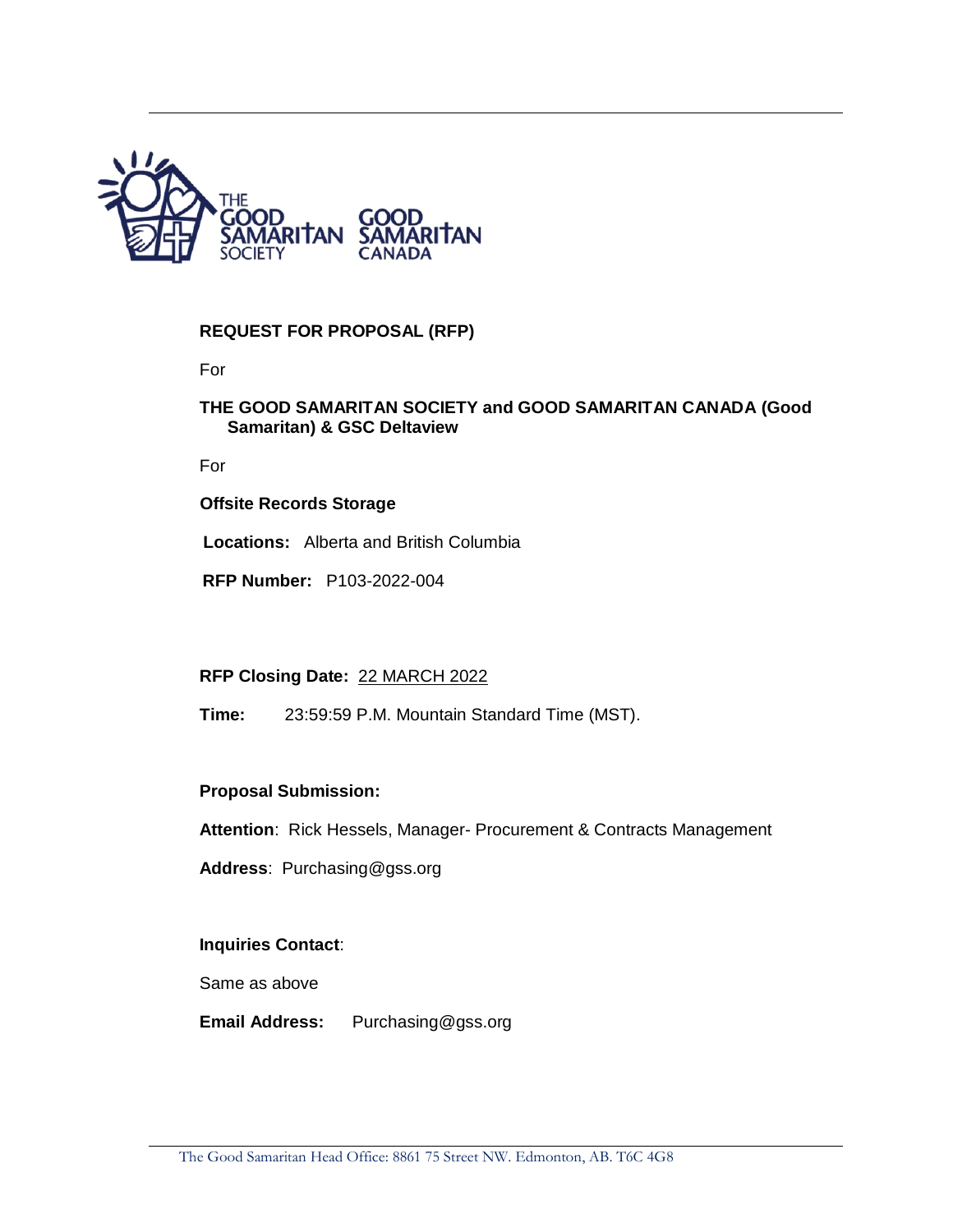TABLE OF CONTENTS

| APPENDIX 'A' - PROPOSAL SHEET SUMMARY (TO BE SIGNED BY THE |  |
|------------------------------------------------------------|--|
|                                                            |  |
|                                                            |  |
| SCHEDULE B- SCOPE WORK- OFFSITE TAPE RETRIEVAL / STORAGE / |  |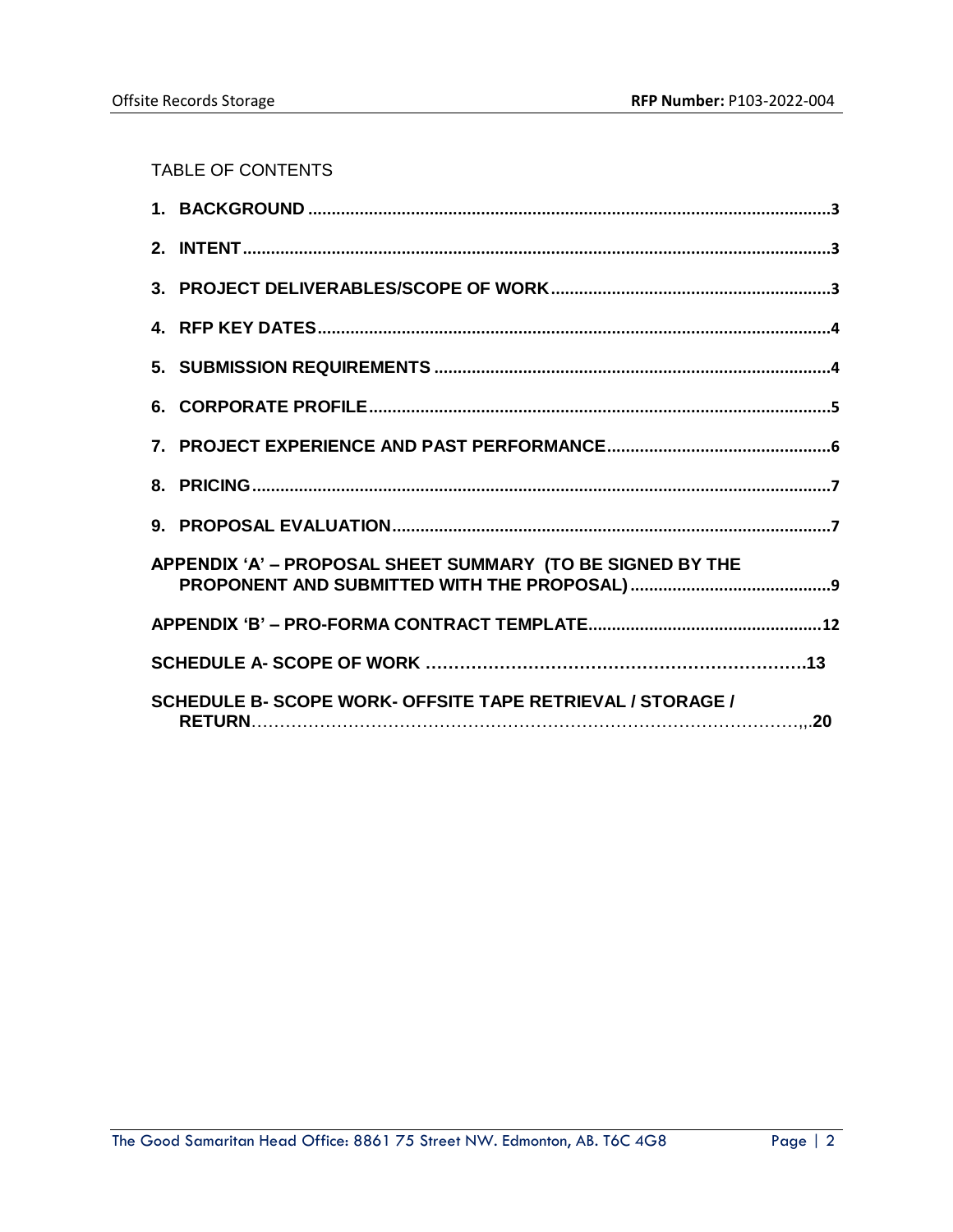#### <span id="page-2-0"></span>**1. BACKGROUND**

- 1.1 The Good Samaritan has 29 care homes across British Columbia and Alberta. The Good Samaritan is a non-profit, charitable organization that provides specialized care services for the elderly, disabled and those in need or at risk.
- 1.2 Good Samaritan's **Mission** is:
	- (a) To extend Christian hospitality through a continuum of care to those in need or at risk, regardless of race or religious belief.
- 1.3 **Our Vision** To grow in strength, excellence and creativity in caring for others.
- 1.4 **Our Values -** Reflecting Christian hospitality, the values of the Good Samaritan are:
	- (a) **Healthy Relationships**: In a spirit of compassion, we work in supportive partnerships and open our hearts to others by affirming their goodness and potential.
	- (b) **Hospitable Environments**: We provide safe, comfortable communities inspiring involvement, where people experience a sense of caring, belonging and purpose.
	- (c) **Servant Leadership**: We lead through giving of ourselves in service to others, by acting with courage in a trustworthy and ethical manner.
- 1.5 Good Samaritan continuously build on aspects of "safety, quality, integrity, open and honest communications" with all stakeholders and support the protection of environment, particularly as they relate to the communities we work in and the people that may be touched by our projects.
- 1.6 Additional information regarding Good Samaritan could be found at our website through the following link:<https://gss.org/>

#### <span id="page-2-1"></span>**2. INTENT**

The Society is issuing a Request for Proposal (RFP) from NAID/i-Sigma AAA certified providers to provide Offsite Records Storage Services in environmentally secure Storage Facilities.

The term of contract will be for three (3) years, with the possibility of extending by two (2) additional one-year options.

#### <span id="page-2-2"></span>**3. PROJECT DELIVERABLES/SCOPE OF WORK**

- a) Long-term preservation of Records;
- b) New Transfers to offsite storage;
- c) Transportation services for Retrievals and Returns;
- d) Destruction;
- e) Accessioning and barcoding (or other tracking procedure) of Boxes;
- f) Reporting and usage statistics;
- g) Rush and after-hours services as required by GSS; and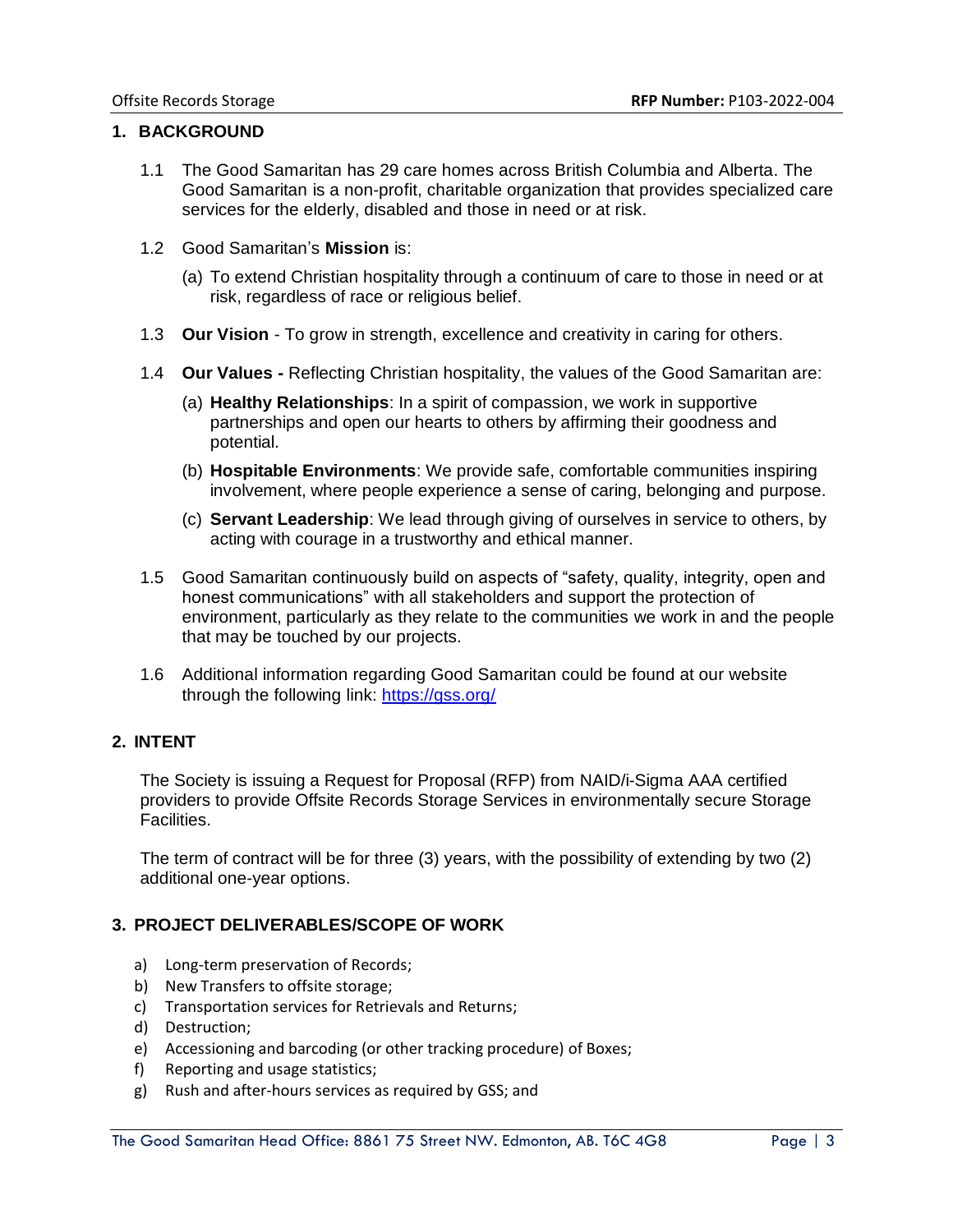h) Offsite tape storage, tape library management and on-demand media handling and transportation.

## <span id="page-3-0"></span>**4. RFP KEY DATES**

Good Samaritan anticipates following the below procurement schedule:

| <b>Description</b>               | <b>Anticipated Date</b> |
|----------------------------------|-------------------------|
| <b>RFP Issue Date</b>            | 8 March 2022            |
| RFP Closing Date and Time        | 22 March 2022           |
| <b>Notification of Selection</b> | Week of 21 March 2022   |
| <b>Project Commencement Date</b> | 1 April 2022            |

#### <span id="page-3-1"></span>**5. SUBMISSION REQUIREMENTS**

- a) Proponents are required to organize their Submission clearly and succinctly, to present the required information. Use the main headings and present the information substantially in the order provided.
- b) Proposals must be submitted by email to Purchasing @gss.org. The Proponent is responsible for ensuring the Proposal is received before the RFP Closing Date and Time.
- c) To maintain the integrity of the process, any Submission received after the RFP Closing Date and Time will be rejected. Good Samaritan assumes no responsibility for server availability or any other technical problem that may prevent a Submission from being received by Good Samaritan prior to the RFP Closing Date and Time.
- d) The official time for receipt of Submissions will be as determined by Good Samaritan.
- e) Proponents are advised to pay careful attention to the wordings used throughout the RFP, as failure to satisfy any term, condition or requirement may result in the rejection of the Proposal.
- f) Proponents are responsible for examining the complete RFP document (including Addendum(s), if any), and shall fully inform themselves of all conditions which may affect their Submission and performance of the project deliverables.
- g) The RFP Submission should be limited to no more than twenty (20) single-sided, 8½" x 11" pages or equivalent (e.g. 11" x 17" fold out sheets for charts, schedules, etc. count as 2 pages).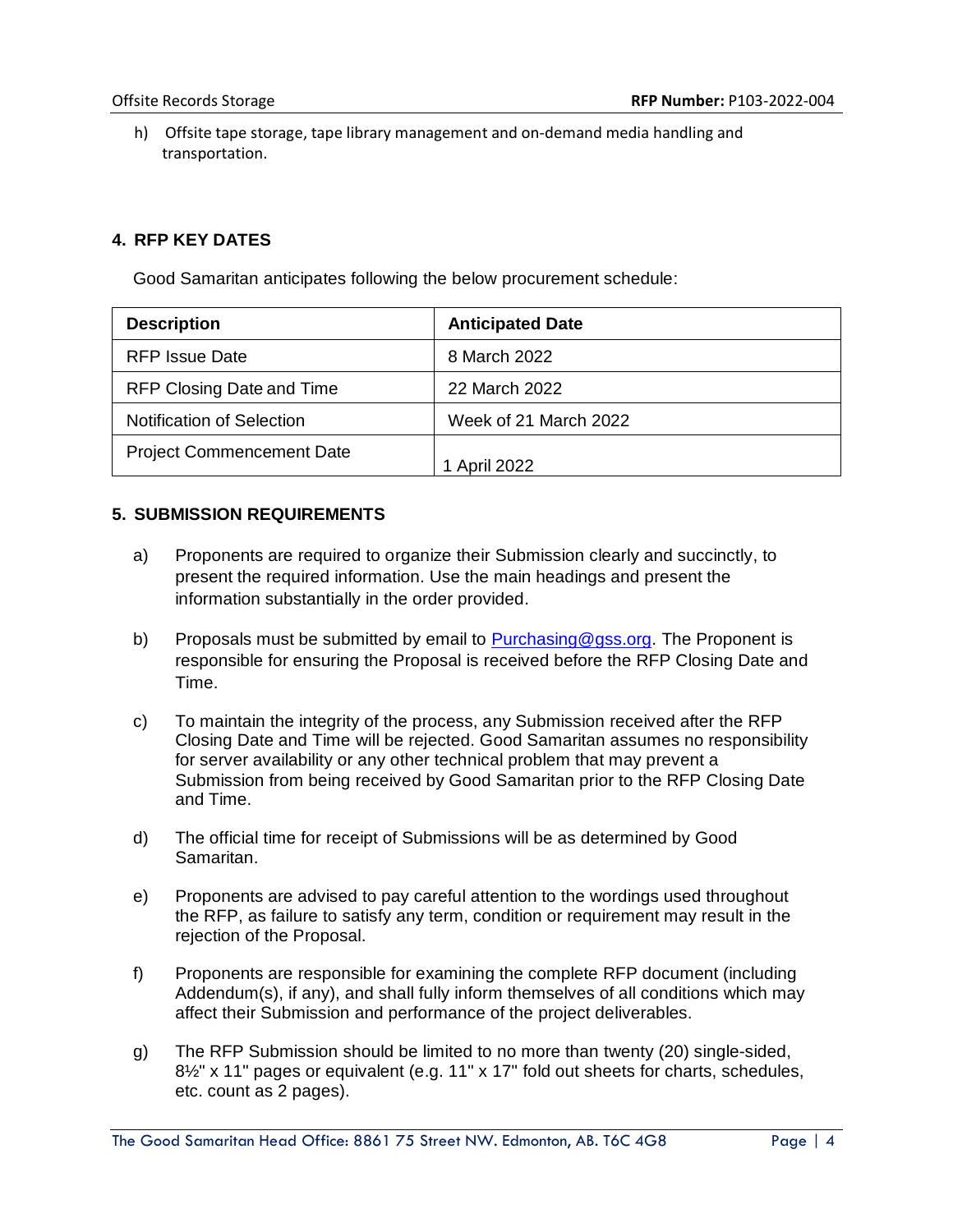- h) The page limit excludes a cover letter, table of contents and individual's resumes.
- i) Proponents should use an easy to read font type and size, such as 11-point Calibri or 12 points Times New Roman.
- j) Proponents may amend, and/or withdraw their Submission prior to the RFP Closing Date and Time by submitting a clear and detailed written notice of change to Good Samaritan.
- k) Clarifications requested by Proponents must be in writing and made no later than three (3) Business Days prior to the RFP Closing Date and Time. The reply, if any, may be provided directly to the enquirer or sent to all Proponents of record, in the form of an addendum (if required).
- l) Good Samaritan may in its sole discretion, extend the RFP Closing Date and Time, or amend, suspend, postpone or cancel the RFP, wholly or partially, at any time before or after the RFP Closing Date and Time, without incurring liability whatsoever to any interested party, Proponent, Team Discipline, Key Individuals or other persons.
- m) All Proposals become irrevocable after the RFP Closing Date and Time. Submitted Proposals shall be final and binding on the Proponent for sixty (60) days from the RFP's Closing Date and Time and may not be altered by subsequent offerings, discussions, or commitments unless the Proponent is asked to do so by Good Samaritan.
- n) The Proponent is responsible for all costs associated with preparing and submitting its Proposal to Good Samaritan under this RFP.
- o) No verbal agreement or conversation made or had at any time with any officer, employee, contractor, agent or consultant of Good Samaritan, nor any oral representation by any such officer, employee, contractor, agent or consultant, shall add to, detract from, affect or modify the terms of the RFP or the Contract, or be relied upon in any way whatsoever, unless specifically incorporated in a written addendum to the RFP and issued by Good Samaritan.

#### <span id="page-4-0"></span>**6. CORPORATE PROFILE**

The Proposal must include the following:

| <b>REQUIREMENTS</b>                                              | <b>PROPONENTS RESPONSE</b> |
|------------------------------------------------------------------|----------------------------|
| .1 The legal name of the Proponent with<br>organizational chart; |                            |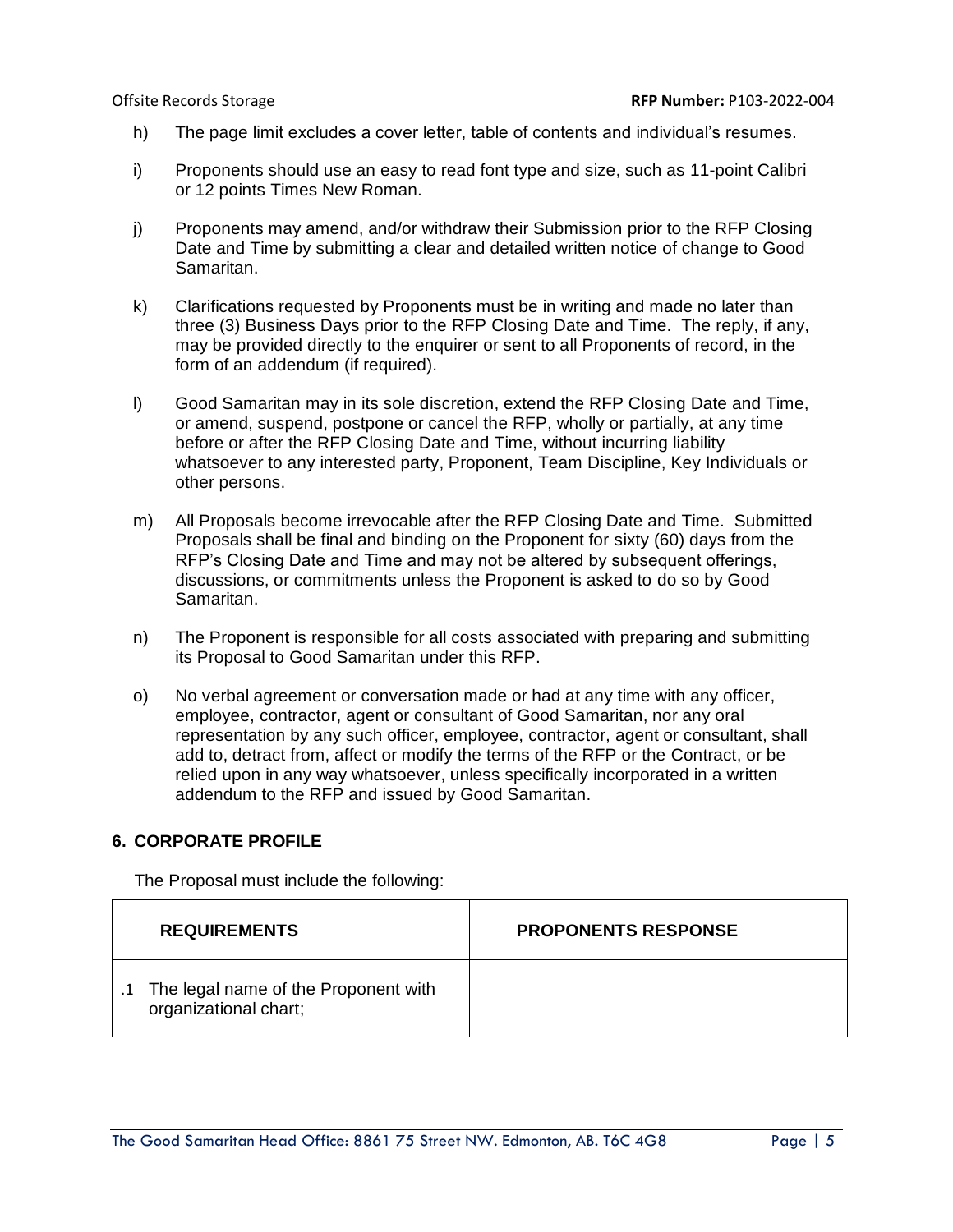$\blacksquare$ 

|    | .2 Proponent's contact for all questions<br>and clarifications arising from the<br>Proposal and for ongoing account<br>management. The contact information<br>should include the person's title,<br>address including email, telephone and<br>facsimile number; and Accounts<br>Receivable contact for all Invoicing<br>inquiries. |  |
|----|------------------------------------------------------------------------------------------------------------------------------------------------------------------------------------------------------------------------------------------------------------------------------------------------------------------------------------|--|
|    | .3 Provide details of any subcontracting<br>arrangements proposed by the<br>Proponent, including subcontractor's<br>legal name and address.                                                                                                                                                                                        |  |
| .4 | Proponent must be NAID/i-Sigma<br>certified. Please provide evidence of<br>Certification.                                                                                                                                                                                                                                          |  |

## <span id="page-5-0"></span>**7. PROJECT EXPERIENCE AND PAST PERFORMANCE**

| <b>REQUIREMENTS</b>                                                                                                                                                                                                                                                               | <b>PROPONENTS RESPONSE</b> |
|-----------------------------------------------------------------------------------------------------------------------------------------------------------------------------------------------------------------------------------------------------------------------------------|----------------------------|
| Demonstrate experience with performing<br>$\cdot$ 1<br>previous projects of this scale and size,<br>similar to this project, by providing<br>summaries of three (3) reference projects,<br>completed within the last five (5) years.<br>For each referenced project, provide the: |                            |
| (a) Title and brief description of project                                                                                                                                                                                                                                        |                            |
| (b) Project value                                                                                                                                                                                                                                                                 |                            |
| (c) Project location                                                                                                                                                                                                                                                              |                            |
| (d) Client for which the project was<br>performed                                                                                                                                                                                                                                 |                            |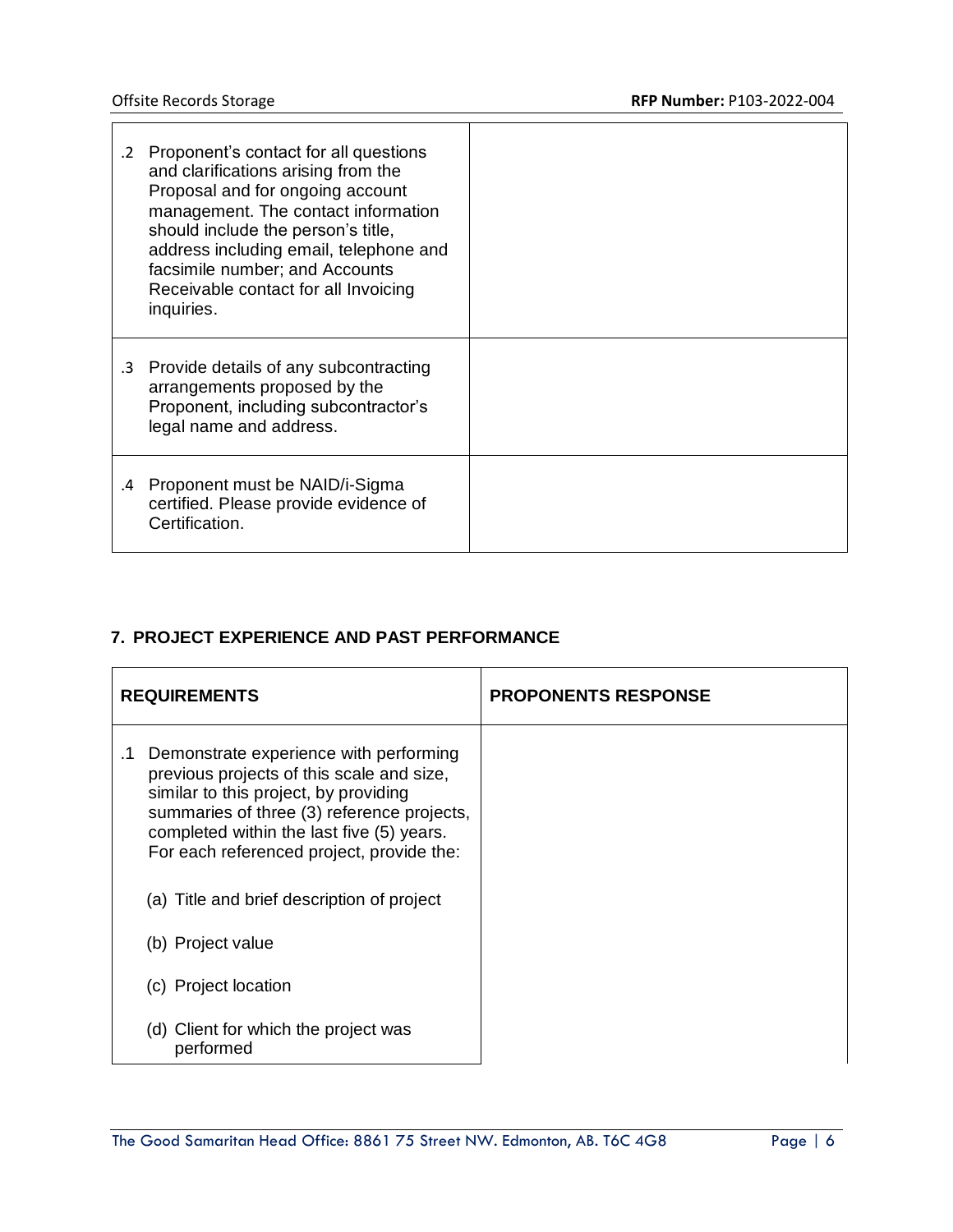|  | (e) Client contact details that have working<br>knowledge of the project's quality,<br>budget and schedule, including the<br>names and phone numbers of<br>references. By submitting those<br>references, the Proponent authorizes<br>GSS to contact these references on<br>behalf of this project.<br>(f) Reference projects may include<br>previous similar jobs performed for the<br>Good Samaritan. |
|--|---------------------------------------------------------------------------------------------------------------------------------------------------------------------------------------------------------------------------------------------------------------------------------------------------------------------------------------------------------------------------------------------------------|
|  | .2 Identify any special needs, risks or<br>considerations that Good Samaritan may<br>not have identified and suggest<br>approaches for addressing them.                                                                                                                                                                                                                                                 |

#### <span id="page-6-0"></span>**8. PRICING**

- 12.1 The Proponent shall propose the sum of their project contribution in **Proposal Sheet Summary,** attached. In the event of inconsistency between the words and the amount, the words shall prevail. The breakdown of the pricing and additional hourly rates are to be detailed in Appendix A.
- 12.2 The completed **Proposal Sheet Summary** must be signed by the authorized representative of the Proponent, and submitted with the Proposal.
- 12.3 The Proponent, its personnel and providers are not Good Samaritan employees, therefore, they are responsible for their own personal income tax, Canada Pension Plan (CPP), Employment Insurance (EI), disability insurance and any other payroll burdens, or deductions required to be deducted by law.
- 12.4 The Proposal rates shall be firm for the duration of the Contract term, and shall be unaffected by fluctuations in foreign exchange.

#### <span id="page-6-1"></span>**9. PROPOSAL EVALUATION**

The Evaluation Committee will use the following evaluation criteria to rate Proposals. The ratings are confidential, and no totals or scores of the ratings will be released to any party, outside Good Samaritan and the Evaluation Committee, strictly on a need to know basis.

|             | <b>EVALUATION CRITERIA</b> |     |
|-------------|----------------------------|-----|
| $\sim$<br>a | <b>Corporate Profile</b>   | 10% |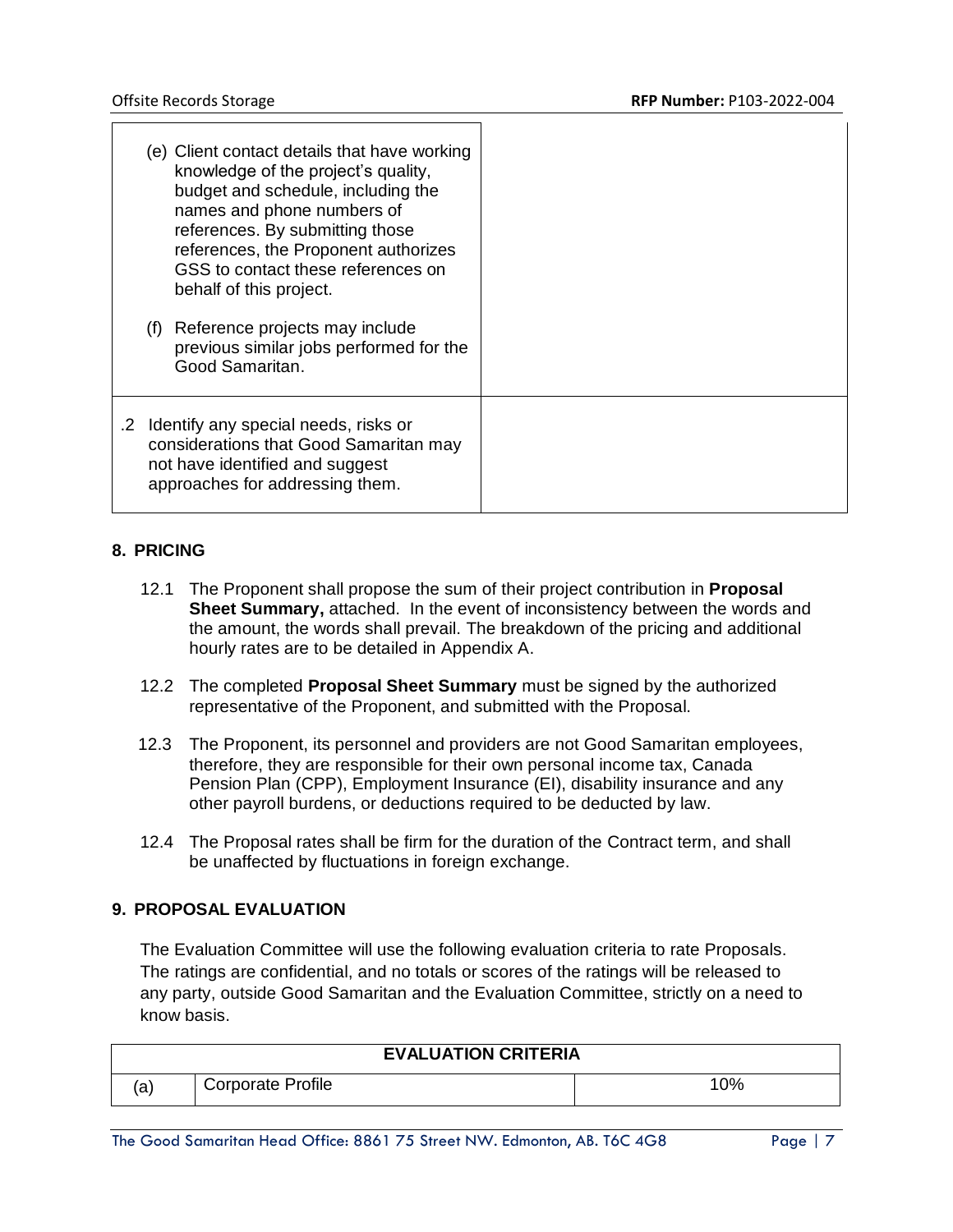## Offsite Records Storage **RFP Number:** P103-2022-004

| (b) | Scope of Work Compliance (Schedule A)          | 30%         |
|-----|------------------------------------------------|-------------|
| (c) | <b>Project Experience and Past Performance</b> | <b>30%</b>  |
| (d) | Pricing                                        | 30%         |
|     | TOTAL:                                         | <b>100%</b> |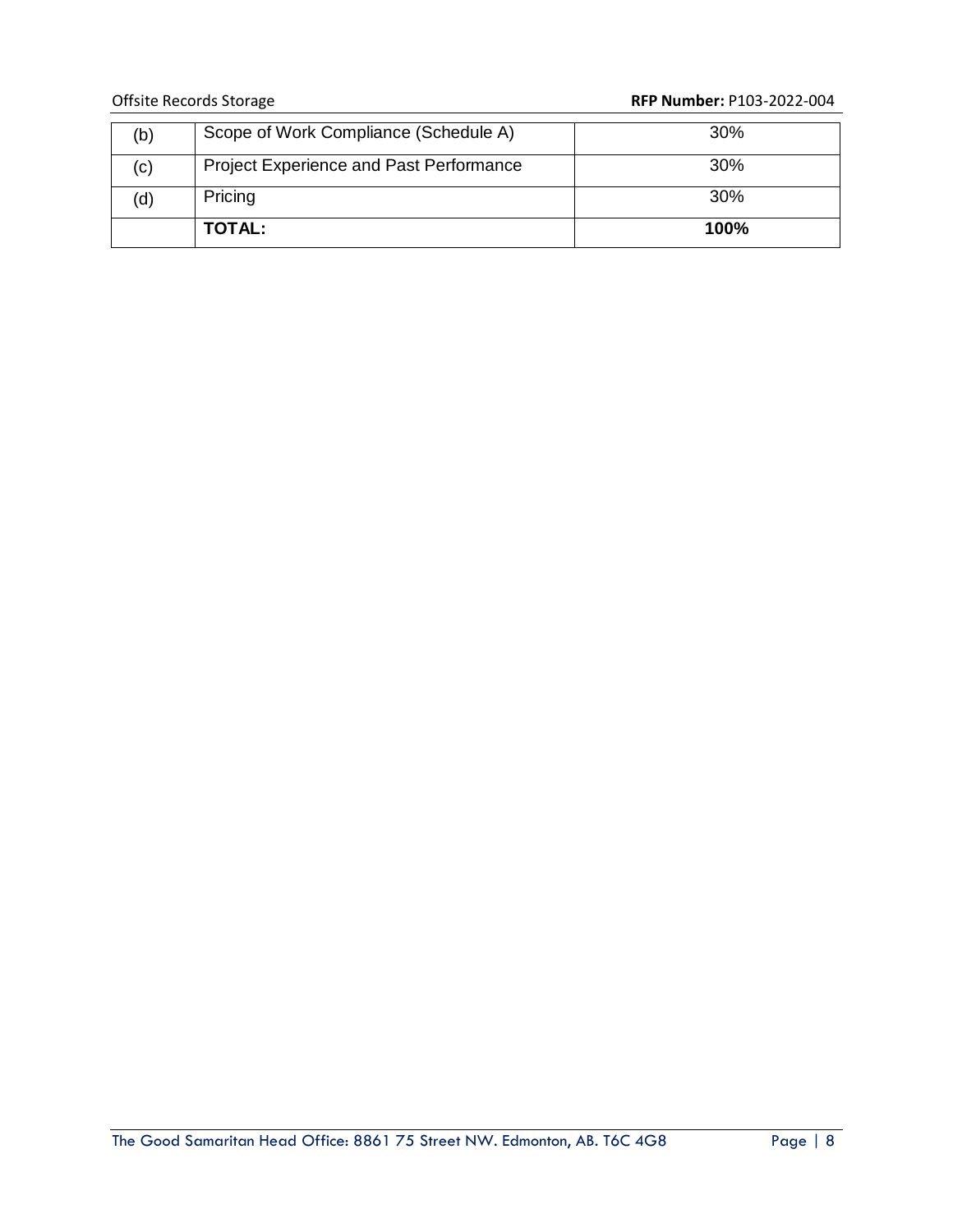#### **APPENDIX 'A' – PROPOSAL SHEET SUMMARY**

(To be signed by the Proponent and submitted with the Proposal)

#### <span id="page-8-0"></span>1. **FROM (Proponent):**

(Proponent Legal Name)

(Proponent Operating Name)

(Mailing Address)

(City, Province, Postal Code)

(Email Address)

(Telephone)

- 2. **TO: ATTENTION: Rick Hessels**
	- **Email: Purchasing@gss.org**
	- **RE: REQUEST FOR PROPOSAL (RFP)**
	- for

#### **Project Location:** Good Samaritan Society (A Lutheran Social Service Organization), Good Samaritan Canada, and Good Samaritan Deltaview Care Centre Ltd.

for

#### **Project Name:** Offsite Records Storage

- 3. By submitting this Proposal, I/We agree to be bound by the terms and conditions of the RFP and declare that I/We:
	- (a) examined and read the RFP document for the above noted project;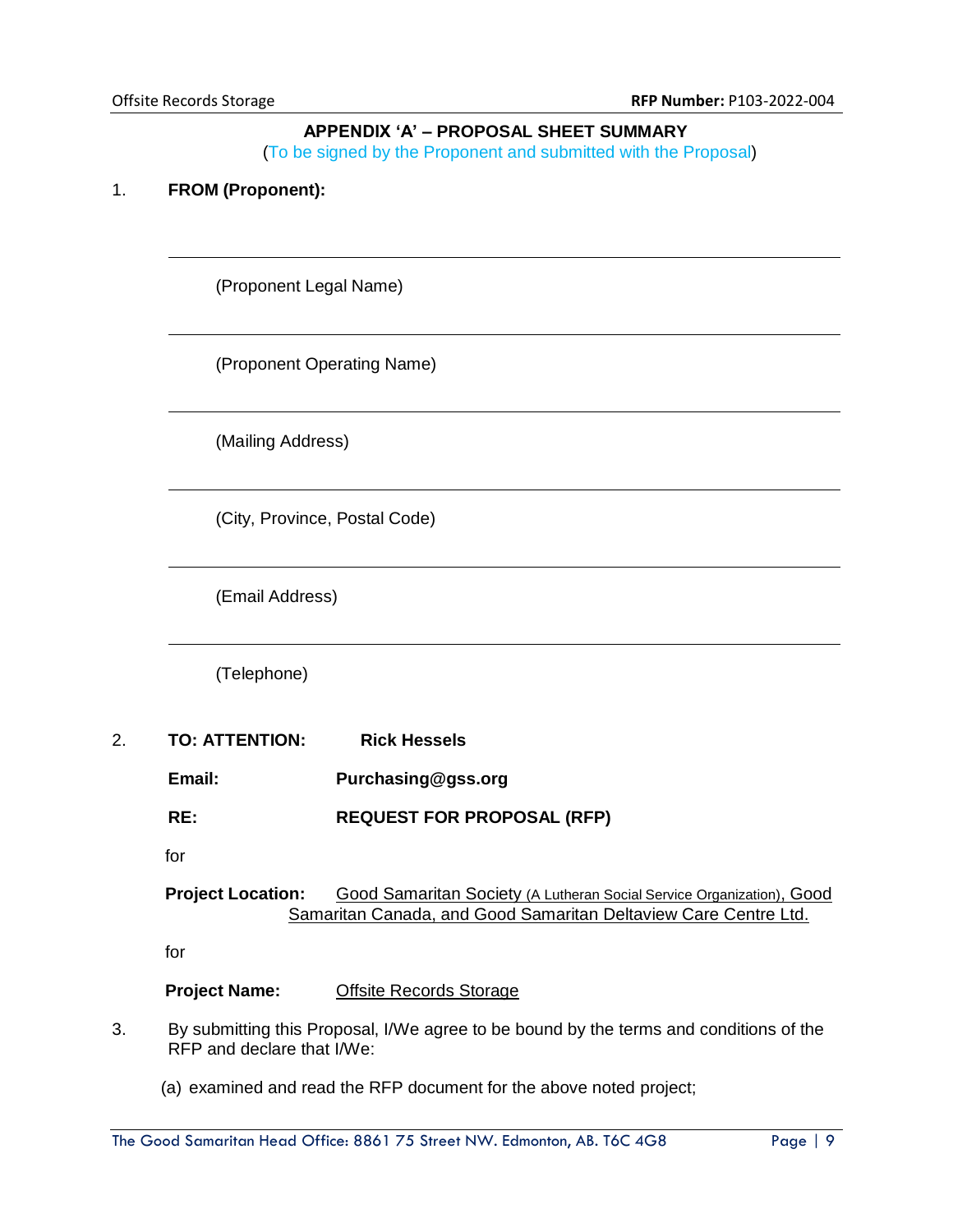- (b) understands the RFP documents, including the terms and conditions;
- (c) confirm receipt of all addenda issued for the RFP, if any;
- (d) considered those addenda in the preparation of this Proposal;
- (e) declare that no person, firm or corporation other than the undersigned has any interest in this Proposal or in the proposed Contract for which this Proposal is made;
- (f) have noted no discrepancies, errors or omissions in the RFP except those previously brought in writing to the attention of Good Samaritan and which have been clarified by an addenda, if any;
- (g) am/are competent to undertake and complete the project deliverables;
- (h) have relied upon our own examination of the project deliverables, and have informed ourselves fully as to all conditions, contingencies, risks and circumstances, local or otherwise, which might influence or affect the performance or the cost of the project;
- (i) in good faith, agree to work towards executing a formal agreement with Good Samaritan for the project if selected as the successful Proponent under this RFP.
- (j) agrees to carry out the Services in accordance with the pro forma Contract issued with the RFP Documents.
- (k) for the total price of:

#### **\$**

**(amount in numbers)**

**(amount in Words)**

Which amount(s) include taxes as separate line item(s) on this Submission.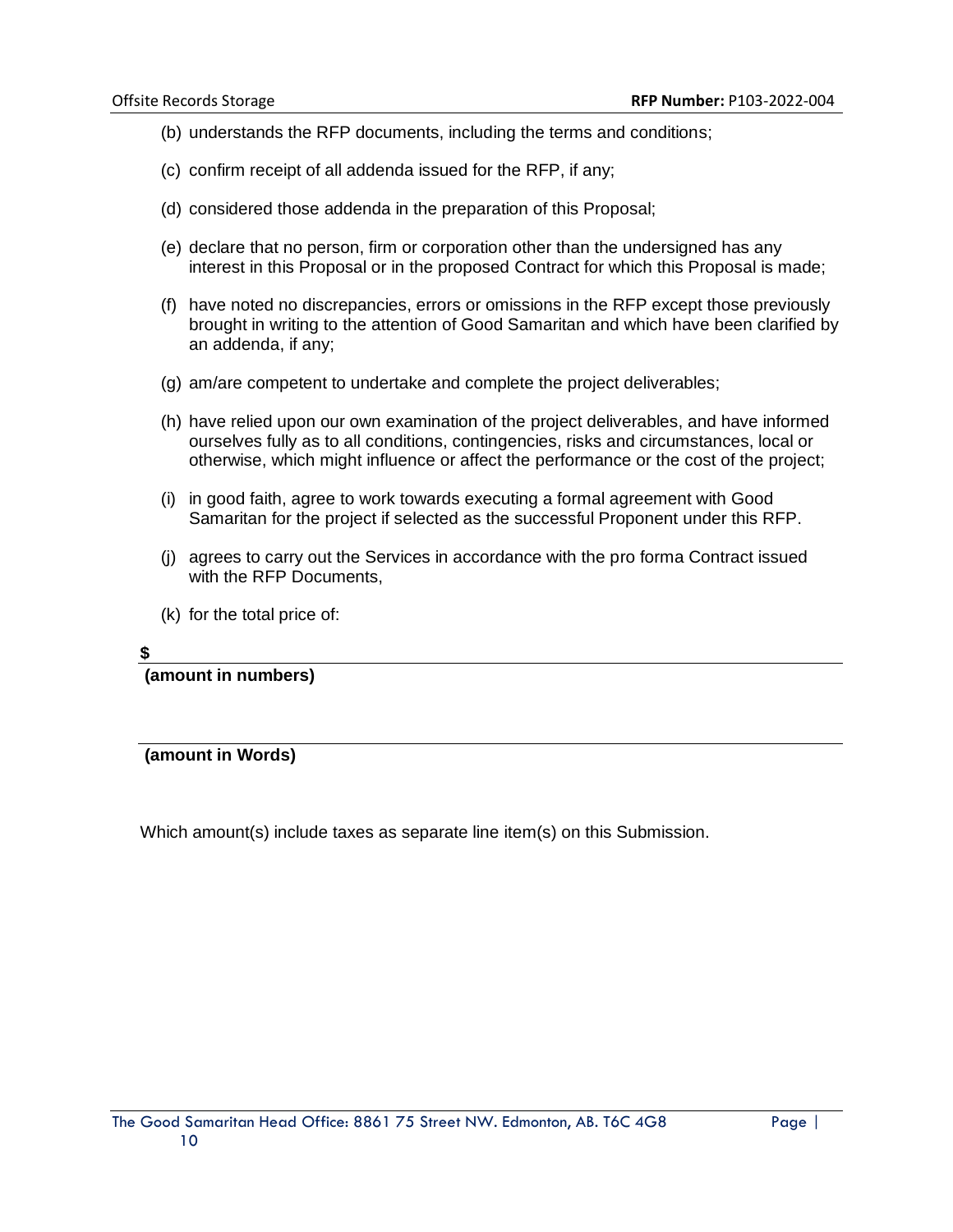I/We agree:

- (a) Reimbursable expenses will be paid in accordance with the terms of the Contract.
- (b) to execute a formal agreement with Good Samaritan for the performance of the Services and for the above stated compensation if selected as the successful Proponent.

Submitted this \_\_\_\_\_\_\_\_ day of \_\_\_\_\_\_\_\_\_\_\_\_\_\_ , 2020.

Signed:

(Name and Title of the Proponent's authorized individual)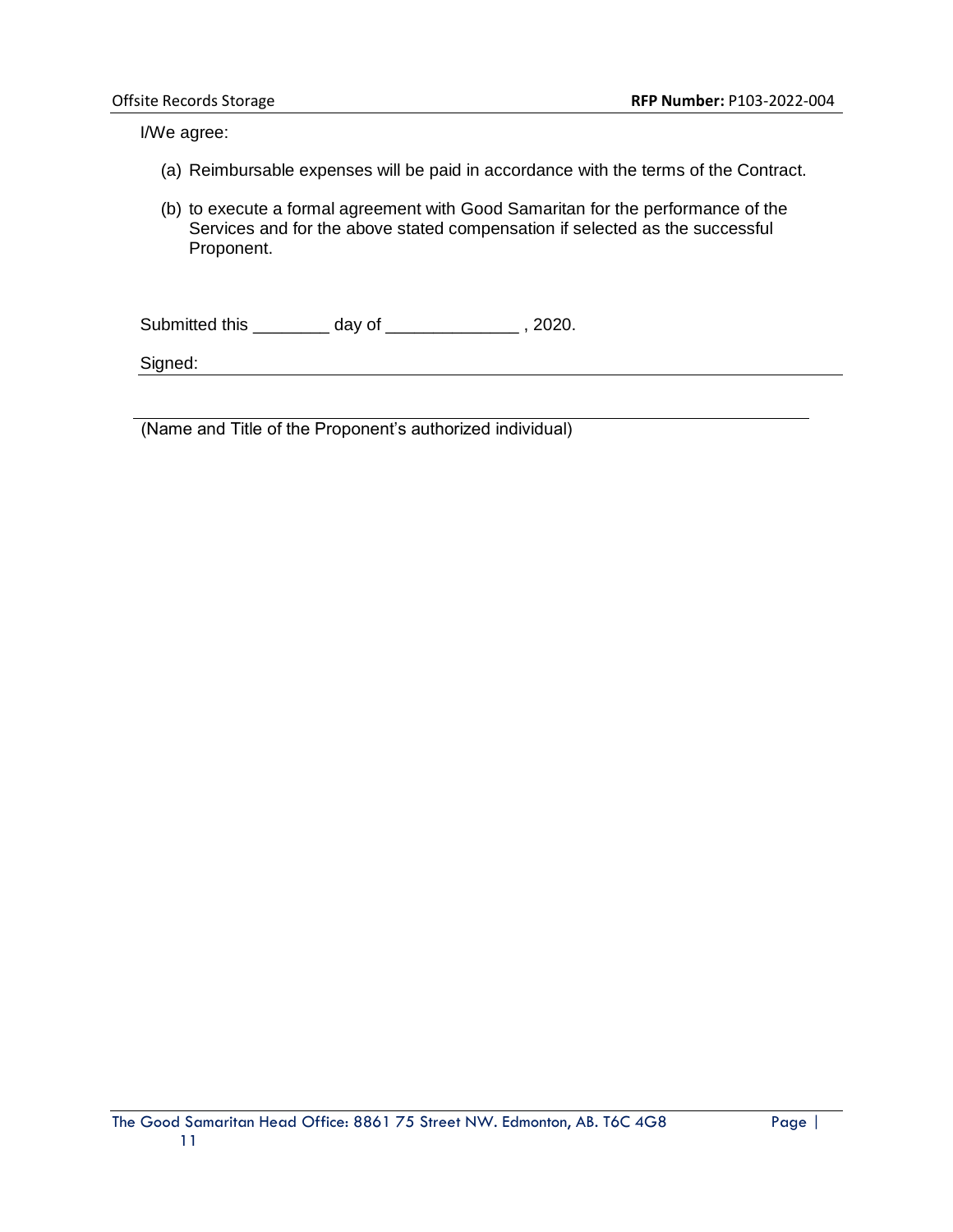<span id="page-11-0"></span>**APPENDIX 'B' – PRO-FORMA CONTRACT TEMPLATE**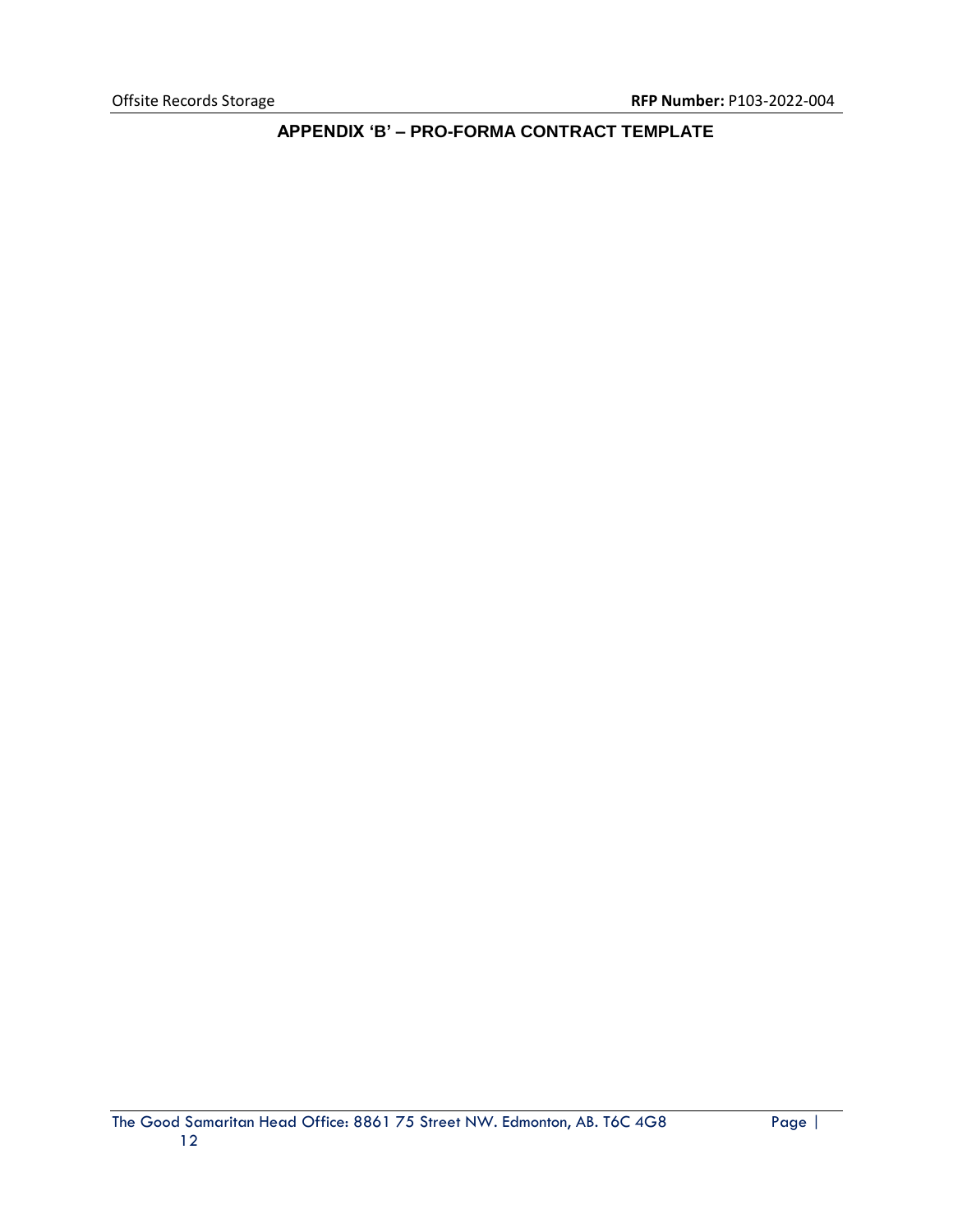# **SCHEDULE- 'A'- SCOPE OF WORK**

| <b>Section</b>      | <b>Description</b>                                                            | <b>Compliance (Yes</b> |
|---------------------|-------------------------------------------------------------------------------|------------------------|
|                     |                                                                               | or No)                 |
| 1. Authorized Users | GSS will provide and maintain an<br>a)<br>updated list of Authorized Users to |                        |
|                     | the Contractor.                                                               |                        |
|                     | The Contractor will transfer, store,<br>b)                                    |                        |
|                     | retrieve, return or remove a given<br>Box only as identified by an            |                        |
|                     | Authorized User.                                                              |                        |
|                     | <b>Service Initiation</b><br>C)                                               |                        |
|                     | <b>Authorized Users will</b><br>i.                                            |                        |
|                     | contact Contractor directly                                                   |                        |
|                     | via automated system,                                                         |                        |
|                     | phone, or email to initiate                                                   |                        |
|                     | the pickup of New                                                             |                        |
|                     | Transfers or Boxes.                                                           |                        |
|                     | <b>New Transfers to Storage</b><br>d)                                         |                        |
|                     | Facility(ies)                                                                 |                        |
|                     | <b>Authorized Users will</b><br>i.                                            |                        |
|                     | contact Contractor directly                                                   |                        |
|                     | to initiate the pickup of                                                     |                        |
|                     | new boxes                                                                     |                        |
|                     | <b>Retrievals and Returns to Storage</b><br>e)                                |                        |
|                     | Facility(ies)                                                                 |                        |
|                     | <b>Authorized Users will</b><br>i.                                            |                        |
|                     | contact Contractor directly                                                   |                        |
|                     | to request the retrieval of                                                   |                        |
|                     | <b>Boxes from Storage</b><br>Facility(ies)                                    |                        |
|                     | f)<br><b>Records Destruction from Storage</b>                                 |                        |
|                     | Facility(ies)                                                                 |                        |
|                     | <b>Authorized Users will</b><br>i.                                            |                        |
|                     | provide reports on notice                                                     |                        |
|                     | to permanently remove                                                         |                        |
|                     | and destroy Boxes                                                             |                        |
| 2. Records Storage  | The Contractor will store Boxes in a<br>a)                                    |                        |
|                     | Storage Facility(ies) in a way that is                                        |                        |
|                     | consistent with industry best                                                 |                        |
|                     | practices to prevent damage. Boxes                                            |                        |
|                     | will be distributed within the                                                |                        |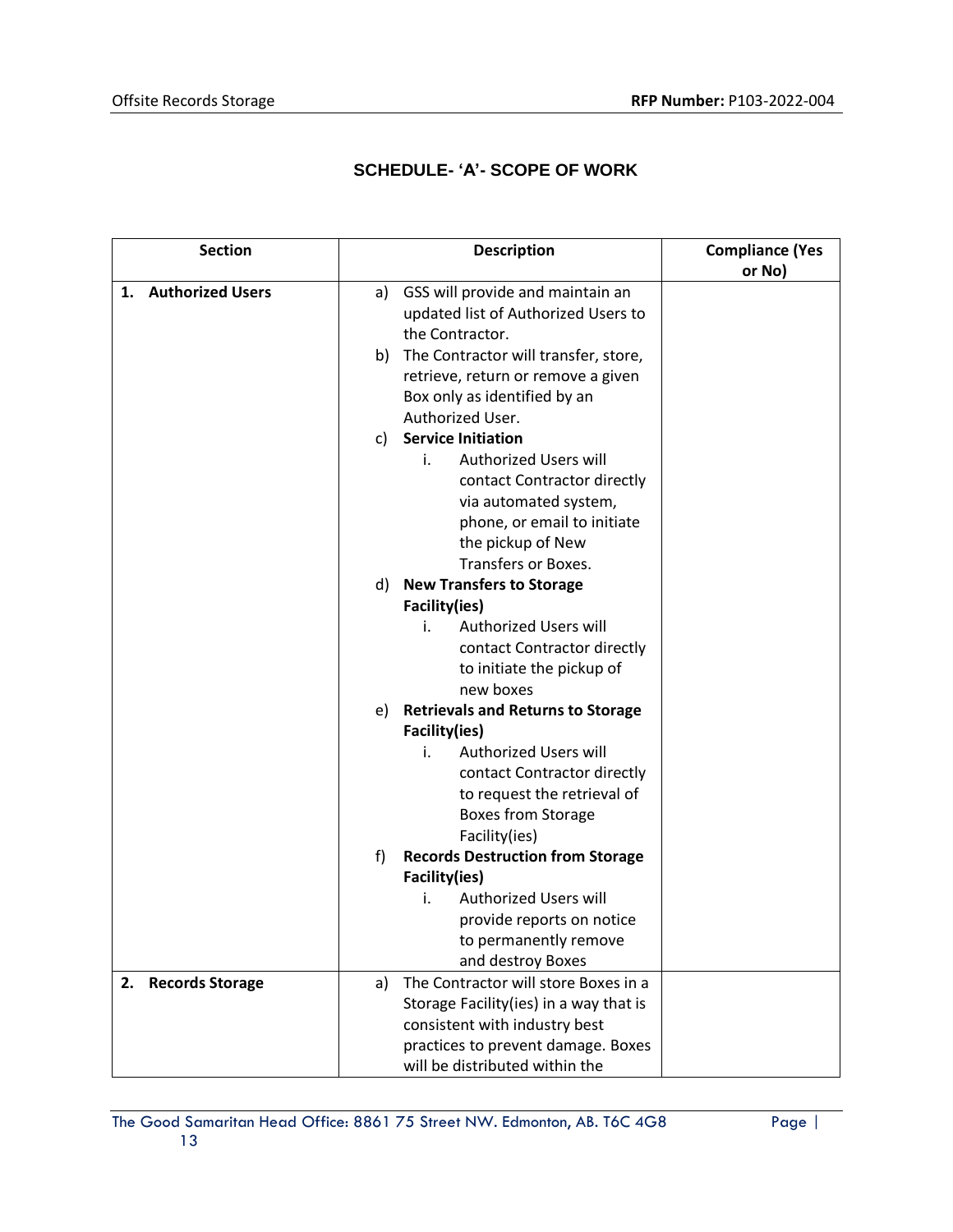|    |                                  |    | Storage Facility to prevent mass   |                                     |  |
|----|----------------------------------|----|------------------------------------|-------------------------------------|--|
|    |                                  |    | destruction of GSS records by a    |                                     |  |
|    |                                  |    | single event.                      |                                     |  |
|    |                                  | b) | Storage Facilities must be located |                                     |  |
|    |                                  |    | in Canada.                         |                                     |  |
|    |                                  | C) | Contractor will not move Boxes to  |                                     |  |
|    |                                  |    | another Storage Facility unless    |                                     |  |
|    |                                  |    |                                    | approved in writing by GSS.         |  |
|    |                                  | d) |                                    | The Contractor will re-box and      |  |
|    |                                  |    |                                    | relabel damaged Boxes as            |  |
|    |                                  |    |                                    | necessary to ensure safe and        |  |
|    |                                  |    |                                    | secure storage, and Retrieval.      |  |
|    |                                  | e) |                                    | Any damage or loss to the Boxes     |  |
|    |                                  |    |                                    | while under the custody of the      |  |
|    |                                  |    |                                    | Contractor must be reported to      |  |
|    |                                  |    |                                    | GSS within 24 hours in order to     |  |
|    |                                  |    |                                    | limit the impact of the loss of     |  |
|    |                                  |    | information.                       |                                     |  |
| 3. | <b>Transfers, Retrievals and</b> | a) |                                    | The Contractor will provide on      |  |
|    | <b>Returns</b>                   |    |                                    | demand Retrieval.                   |  |
|    |                                  | b) |                                    | All Boxes must be barcoded and      |  |
|    |                                  |    |                                    | tracked by the Contractor to enable |  |
|    |                                  |    |                                    | quick and easy storage, tracking    |  |
|    |                                  |    |                                    | and retrieval of the Boxes          |  |
|    |                                  | C) | When requested, Contractor will    |                                     |  |
|    |                                  |    |                                    | produce detailed reports regarding  |  |
|    |                                  |    |                                    | Retrievals and which person the     |  |
|    |                                  |    | Boxes were delivered to.           |                                     |  |
|    |                                  | d) | The Contractor will pick up        |                                     |  |
|    |                                  |    |                                    | unlimited Transfers, Returns and/or |  |
|    |                                  |    | Retrievals.                        |                                     |  |
|    |                                  | e) | The Contractor will provide        |                                     |  |
|    |                                  |    | transportation services for New    |                                     |  |
|    |                                  |    |                                    | Transfers, Retrievals, and Returns  |  |
|    |                                  |    |                                    | to and from the Storage Facility.   |  |
|    |                                  | f  |                                    | The Contractor will track and       |  |
|    |                                  |    |                                    | produce a receipt stating exactly   |  |
|    |                                  |    |                                    | which Boxes were retrieved from     |  |
|    |                                  |    |                                    | the Storage Facility on a given day |  |
|    |                                  |    | (upon request).                    |                                     |  |
|    |                                  | g) | The Contractor will:               |                                     |  |
|    |                                  |    | i.                                 | Have the Boxes ready for            |  |
|    |                                  |    |                                    | delivery within the defined         |  |
|    |                                  |    |                                    | service levels.                     |  |
|    |                                  |    | ii.                                | Provide a receipt to GSS by         |  |
|    |                                  |    |                                    | e-mail to gssap@gss.org             |  |
|    |                                  |    |                                    |                                     |  |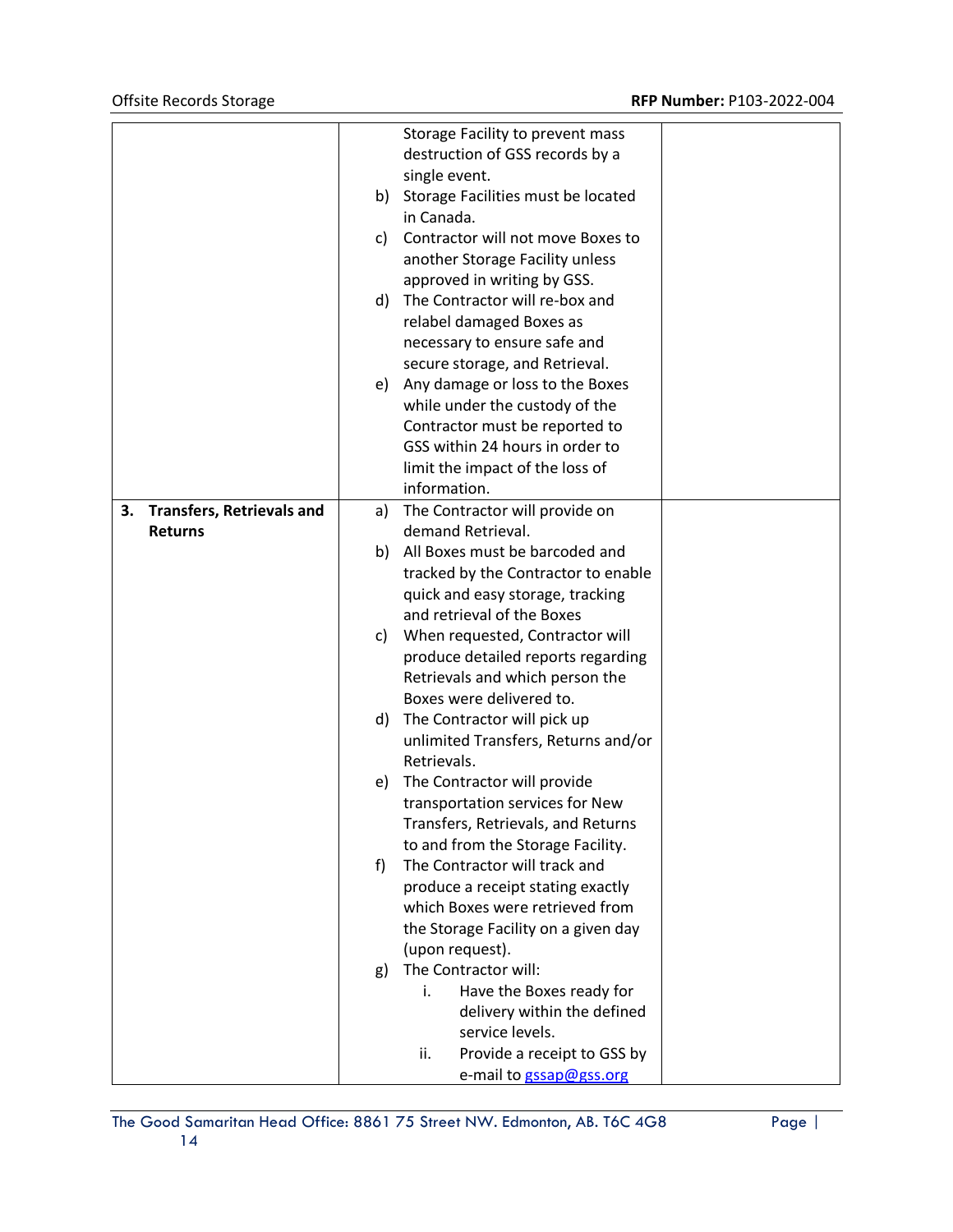|                    |    |             | indicating the date and               |  |
|--------------------|----|-------------|---------------------------------------|--|
|                    |    |             | time of the                           |  |
|                    |    |             | pickup/retrieval, the                 |  |
|                    |    |             | number of Boxes that were             |  |
|                    |    |             | picked up/retrieved and               |  |
|                    |    |             | the name and signature of             |  |
|                    |    |             | the witnessing person at              |  |
|                    |    |             | GSS.                                  |  |
|                    |    | iii.        | The Contractor will assign a          |  |
|                    |    |             | barcode, or similar tracking          |  |
|                    |    |             | method, to each Box                   |  |
|                    |    |             | entering the Contractor's             |  |
|                    |    |             | Storage Facility based on             |  |
|                    |    |             | GSS's Box number.                     |  |
|                    | h) |             | The Contractor will maintain a        |  |
|                    |    |             | register linking the Box number to a  |  |
|                    |    |             | physical bar-coded location, or       |  |
|                    |    |             | other tracking method, in the         |  |
|                    |    |             | Contractor's Storage Facility.        |  |
|                    | i) |             | The Contractor will use this register |  |
|                    |    |             | to identify and retrieve requested    |  |
|                    |    |             | Boxes within the service levels.      |  |
| 4.                 |    |             |                                       |  |
| <b>Destruction</b> | a) |             | Upon request, the Contractor will     |  |
|                    |    |             | prepare Boxes to be permanently       |  |
|                    |    |             | removed or destroyed within five      |  |
|                    |    |             | (5) business days of receiving        |  |
|                    |    |             | written notice and instructions       |  |
|                    |    | from GSS.   |                                       |  |
|                    | b) |             | The Contractor will NOT Destroy       |  |
|                    |    |             | Boxes without written                 |  |
|                    |    |             | authorization from GSS.               |  |
|                    | C) |             | The Contractor will use an            |  |
|                    |    |             | approved form of destruction and      |  |
|                    |    |             | provide paper document cross          |  |
|                    |    |             | shredding services to 1/8" cuts or    |  |
|                    |    |             | better. Smaller shred sizes are       |  |
|                    |    |             | acceptable for destruction;           |  |
|                    |    |             | however, larger shred sizes are not   |  |
|                    |    | acceptable. |                                       |  |
|                    | d) |             | The Contractor will provide GSS       |  |
|                    |    |             | with a certificate of destruction, or |  |
|                    |    |             | similar proof of destruction, for all |  |
|                    |    |             | Boxes Destroyed including box         |  |
|                    |    |             | information, date of destruction,     |  |
|                    |    |             | and the name of the Authorized        |  |
|                    |    |             | User who made the request.            |  |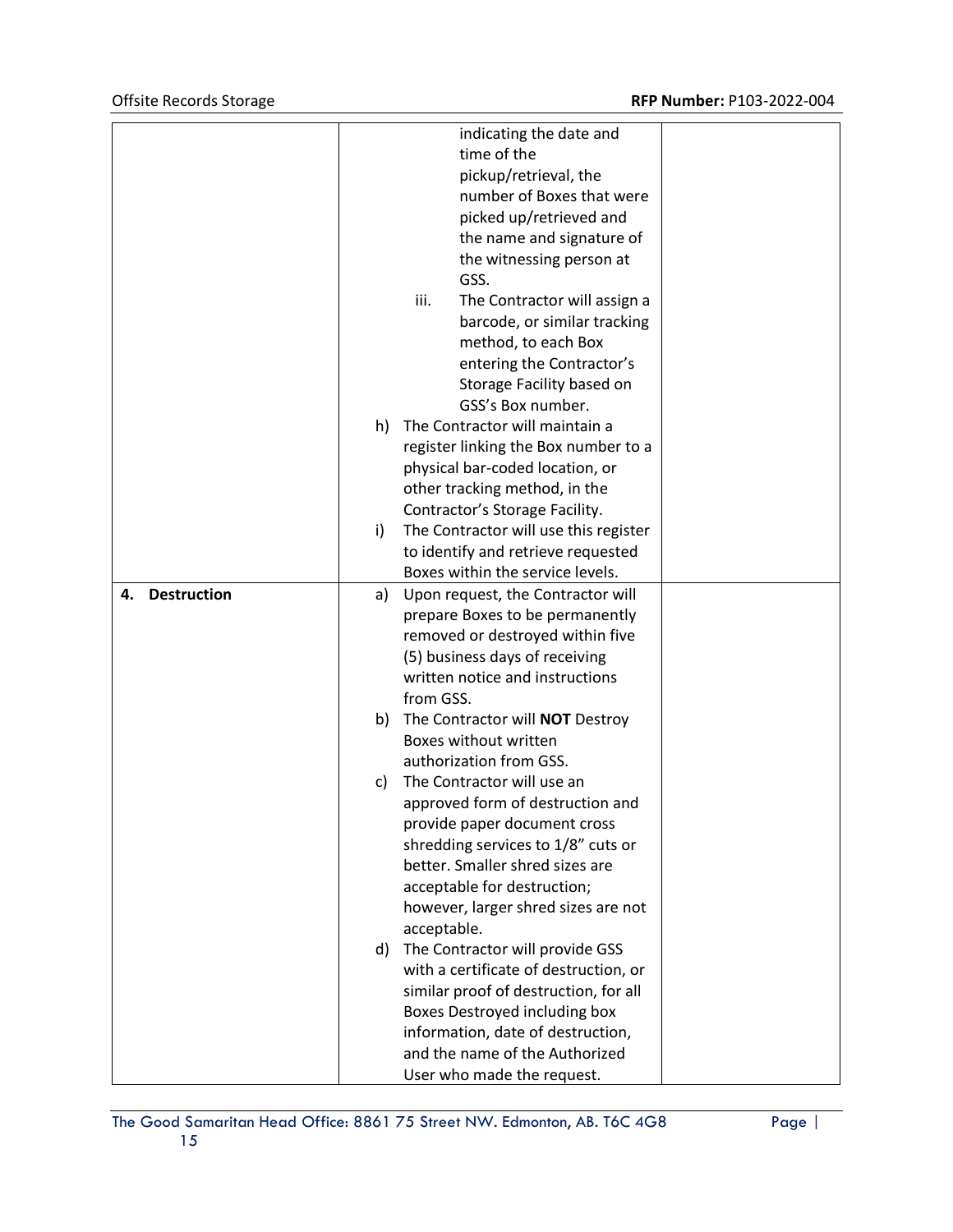| 5. | <b>Off-Site Tape</b>     |                                                |  |
|----|--------------------------|------------------------------------------------|--|
|    | Retrieval/Storage/Return | Please reference Schedule-B Scope of           |  |
|    |                          | Work Offsite Tape                              |  |
|    |                          | Retrieval/Storage/Return                       |  |
|    |                          |                                                |  |
| 6. | <b>Reporting</b>         | The Contractor will provide ad hoc<br>a)       |  |
|    |                          | reports within three (3) business              |  |
|    |                          | days of the request. Example                   |  |
|    |                          | reports include but are not limited            |  |
|    |                          | to, the number of Boxes, Retrievals            |  |
|    |                          | or the number of rush Retrievals.              |  |
| 7. | <b>Service Levels</b>    | <b>Regular Hours</b><br>a)                     |  |
|    |                          | The Contractor will provide<br>i.              |  |
|    |                          | the Services during normal                     |  |
|    |                          | GSS hours and will work                        |  |
|    |                          | with GSS to perform the                        |  |
|    |                          | Transfers, Retrievals and                      |  |
|    |                          | Returns during mutually                        |  |
|    |                          | agreeable times                                |  |
|    |                          | b) Rush / After Hours Service                  |  |
|    |                          | On an emergency basis, the<br>i.               |  |
|    |                          | Contractor will provide                        |  |
|    |                          | Services outside GSS's                         |  |
|    |                          | specified regular business                     |  |
|    |                          | hours.                                         |  |
|    |                          | ii.                                            |  |
|    |                          | The Contractor will provide                    |  |
|    |                          | rush delivery of Boxes                         |  |
|    |                          | within two (2) hours of                        |  |
|    |                          | receipt of request from an<br>Authorized User. |  |
|    |                          |                                                |  |
|    |                          | iii.<br>The Authorized User                    |  |
|    |                          | requesting the rush                            |  |
|    |                          | Retrieval(s) will specify the                  |  |
|    |                          | courier name and account                       |  |
|    |                          | number to be used for the                      |  |
|    |                          | delivery of the Records.                       |  |
|    |                          | <b>Inquiries</b><br>C)                         |  |
|    |                          | The Contractor will<br>i.                      |  |
|    |                          | respond with an e-mail                         |  |
|    |                          | acknowledgement to                             |  |
|    |                          | originator to inquiries from                   |  |
|    |                          | <b>GSS about Transfers,</b>                    |  |
|    |                          | Retrievals and Returns, and                    |  |
|    |                          | Destruction of Boxes within                    |  |
|    |                          | two (2) business hours.                        |  |
|    |                          | d) New Transfers                               |  |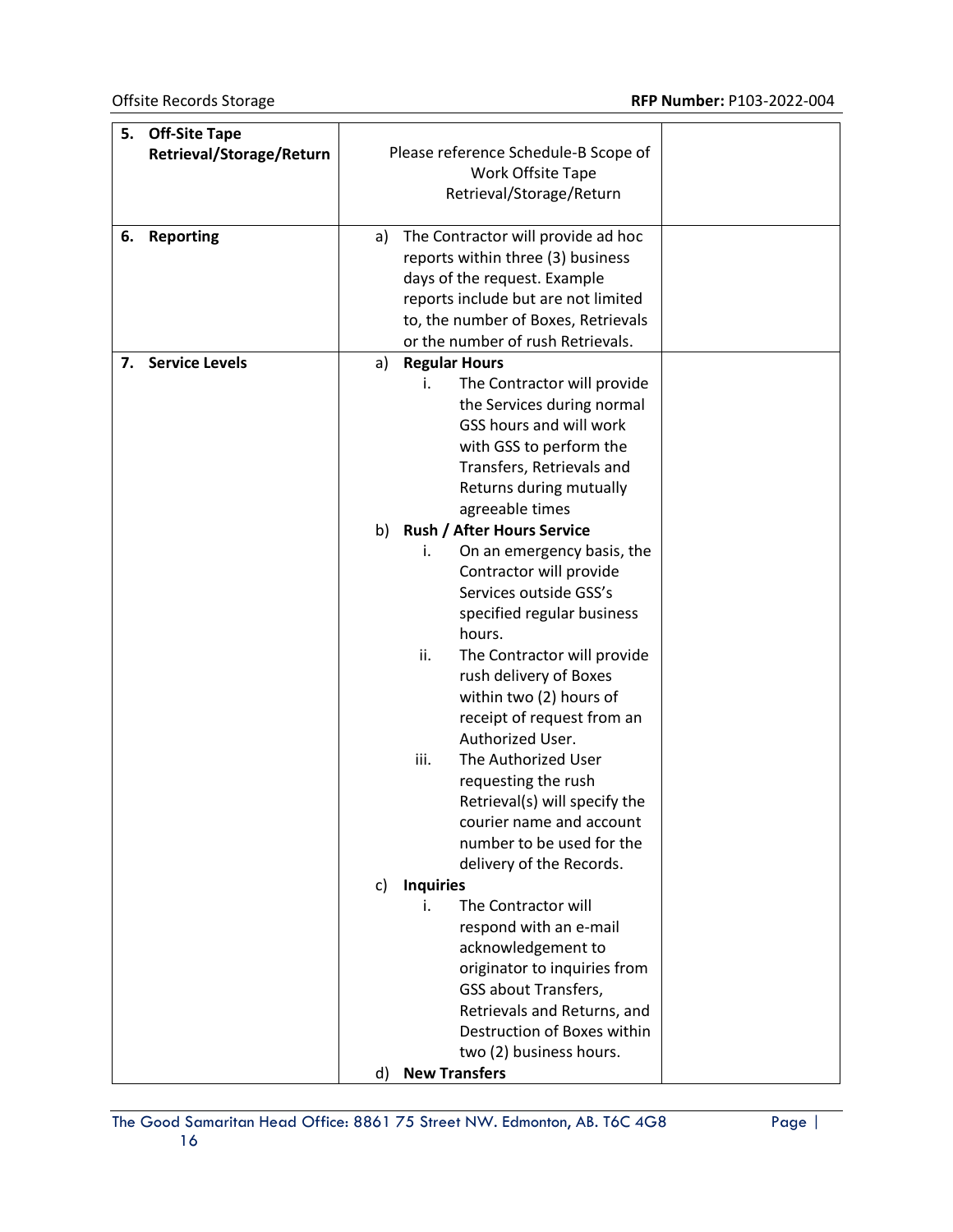|    | i.                | The Contractor will pick up             |  |
|----|-------------------|-----------------------------------------|--|
|    |                   | <b>New Transfers from GSS</b>           |  |
|    |                   | within three (3) business               |  |
|    |                   | days of being notified. New             |  |
|    |                   | Transfers will occur during             |  |
|    |                   | regular hours 9:00 to 3:00              |  |
|    |                   | pm, Monday to Friday                    |  |
|    |                   | excluding holidays.                     |  |
|    | ii.               | Contractor must inform                  |  |
|    |                   | GSS of any delays that                  |  |
|    |                   | exceed the three (3)                    |  |
|    |                   | business day period                     |  |
| e) | <b>Retrievals</b> |                                         |  |
|    | i.                | Contractor will retrieve and            |  |
|    |                   | deliver Boxes to GSS within             |  |
|    |                   | twenty-four (24) hours of               |  |
|    |                   | receipt of a request from               |  |
|    |                   | an Authorized User.                     |  |
|    | ii.               | Contractor must inform                  |  |
|    |                   | GSS of any delays that                  |  |
|    |                   | exceed the twenty-four                  |  |
|    |                   | (24) hour period.                       |  |
| f) |                   | <b>Returns and Refiling</b>             |  |
|    | i.                | The Contractor will track               |  |
|    |                   | whereabouts of the Boxes                |  |
|    |                   | at all times.                           |  |
|    | ii.               | The Contractor will ensure              |  |
|    |                   | that a process exists to                |  |
|    |                   | make certain that Returns               |  |
|    |                   | are placed back into their              |  |
|    |                   | original location in the                |  |
|    |                   | Storage Facility within a               |  |
|    |                   | reasonable time<br><b>Research Area</b> |  |
| g) | i.                | The Contractor will provide             |  |
|    |                   | a viewing room at the                   |  |
|    |                   | Storage Facility suitable for           |  |
|    |                   | file reference and research             |  |
|    |                   | activities during normal                |  |
|    |                   | business hours. The room                |  |
|    |                   | will be equipped with                   |  |
|    |                   | tables and chairs as well as            |  |
|    |                   | power outlets for                       |  |
|    |                   | computers, tape recorders,              |  |
|    |                   | fax machines, and/or other              |  |
|    |                   | equipment. The Contractor               |  |
|    |                   |                                         |  |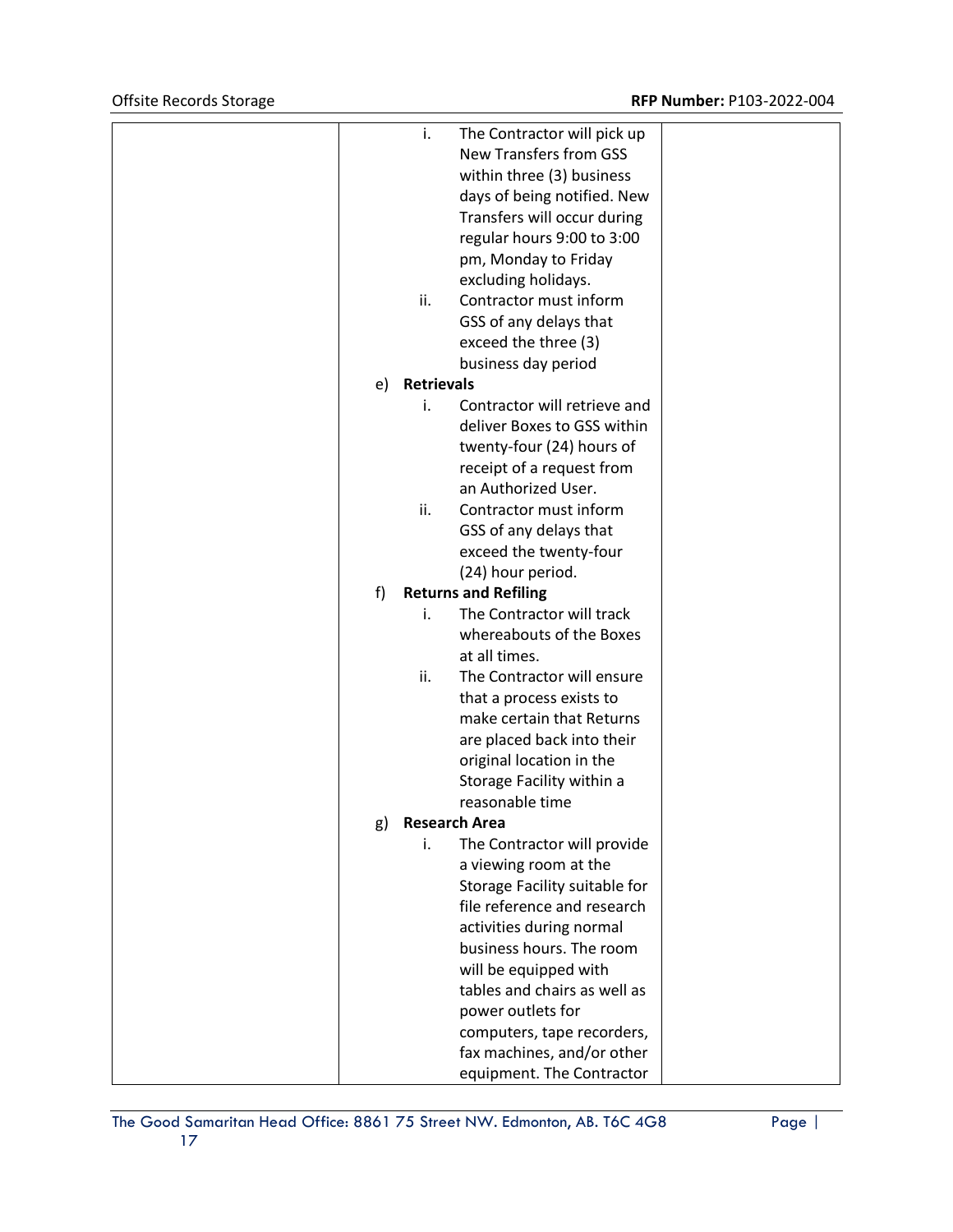| will provide access to a                          |  |
|---------------------------------------------------|--|
| scanner, photocopier,                             |  |
| telephone, and or facsimile                       |  |
| machine as required.                              |  |
| ii.<br>The viewing room will be                   |  |
| available to GSS upon                             |  |
| twenty-four (24) hours                            |  |
| written notice.                                   |  |
| iii.<br>Only Authorized Users with                |  |
| proper ID or persons                              |  |
| accompanied by                                    |  |
| Authorized Users can                              |  |
| access the records.                               |  |
| <b>Storage Facility Standards and</b><br>h)       |  |
| <b>Conditions</b>                                 |  |
| i.<br>The Contractor Storage                      |  |
| Facility(ies) must comply with                    |  |
| local Building Code, local Fire                   |  |
| Code and any other local,                         |  |
| municipal, provincial or federal                  |  |
| code regulations                                  |  |
| ii.<br>The Contractor and the Storage             |  |
| Facility(ies) must have                           |  |
| contingency plans in place to                     |  |
| respond to local and provincial                   |  |
| disasters (eg. forest fires,                      |  |
| floods, tornados, earthquakes,                    |  |
|                                                   |  |
| pandemics, etc.)<br><b>Security Standards</b>     |  |
| i)<br>The Contractor will allow an<br>i.          |  |
|                                                   |  |
| Authorized Representative of                      |  |
| GSS full access at all reasonable                 |  |
| times to the Boxes, Records                       |  |
| and Storage Facilities for                        |  |
| purposes of audit, inspection or<br>verification. |  |
|                                                   |  |
| <b>Vehicle/Records Transport</b><br>j)            |  |
| To prevent intrusion and<br>i.                    |  |
| damage, Boxes will be                             |  |
| transported in a (preferably                      |  |
| non-identifiable) enclosed                        |  |
| vehicle                                           |  |
| All Contractor staff or third-<br>ii.             |  |
| party couriers must be bonded                     |  |
| and FOIP/HIA (Alberta) and                        |  |
| FIPPA (BC) compliant.                             |  |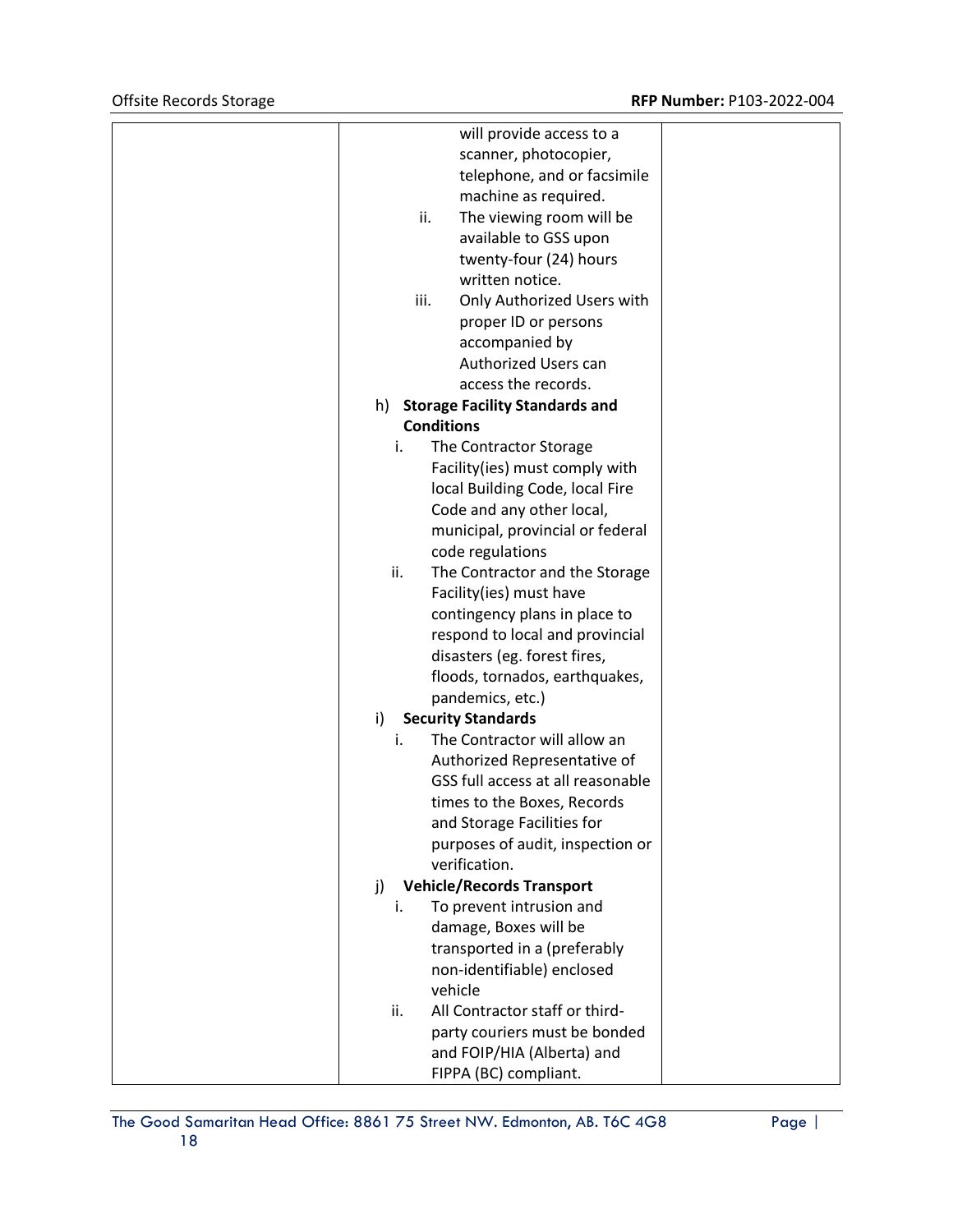| 8. | <b>Fee Schedule should</b> |    | a)         | Regular Service - New Transfers          |  |
|----|----------------------------|----|------------|------------------------------------------|--|
|    | include:                   |    |            | and Retrievals                           |  |
|    |                            |    | b)         | Record (box) destruction                 |  |
|    |                            |    | c)         | Storage fees                             |  |
|    |                            |    |            | d) Rush Same Day Service                 |  |
|    |                            |    | e)         | Emergency Delivery Service (2-hour       |  |
|    |                            |    |            | turnaround time)                         |  |
|    |                            |    | f)         | Offsite tape storage                     |  |
|    |                            |    | g)         | Any other services offered               |  |
|    |                            |    |            | Invoicing to be issued monthly.          |  |
|    |                            |    |            | Provide different pricing scenarios      |  |
|    |                            |    |            | and their associated pricing such        |  |
|    |                            |    |            | as:                                      |  |
|    |                            |    | a)         | Pickup of Transfers, Retrievals and      |  |
|    |                            |    |            | Returns                                  |  |
|    |                            |    | b)         | Minimum Box Delivery Charges             |  |
|    |                            |    | c)         | Destruction of Boxes in storage          |  |
|    |                            |    | d)         | Storage fees for boxes                   |  |
|    |                            |    | e)         | Monthly storage fees per item            |  |
| 9. | FOIP/HIA (Alberta) and     |    | a)         | Contractors should note that GSS is      |  |
|    | FIPPA (BC)                 |    |            | subject to FOIP/HIA (Alberta) and        |  |
|    |                            |    |            | FIPPA (BC) that poses significant        |  |
|    |                            |    |            | obligations to protect personal          |  |
|    |                            |    |            | information in the course of             |  |
|    |                            |    |            | providing any service to GSS.            |  |
|    |                            |    |            | Therefore, Contractors MUST              |  |
|    |                            |    |            | comply with FOIP/HIA and FIPPA.          |  |
|    |                            |    | b)         | Legislation also applies to the          |  |
|    |                            |    |            | protections and disclosure of the        |  |
|    |                            |    |            | terms of any contract between the        |  |
|    |                            |    |            | Contractor and GSS.                      |  |
|    | 10. Misc.                  | a) |            | The Contractor will be responsible for   |  |
|    |                            |    |            | providing the transportation and         |  |
|    |                            |    |            | transfer of current storage items from   |  |
|    |                            |    |            | current service provider to Contractor's |  |
|    |                            |    |            | Storage Facility(ies), along with        |  |
|    |                            |    |            | conversion of tracking records and box   |  |
|    |                            |    | labelling. |                                          |  |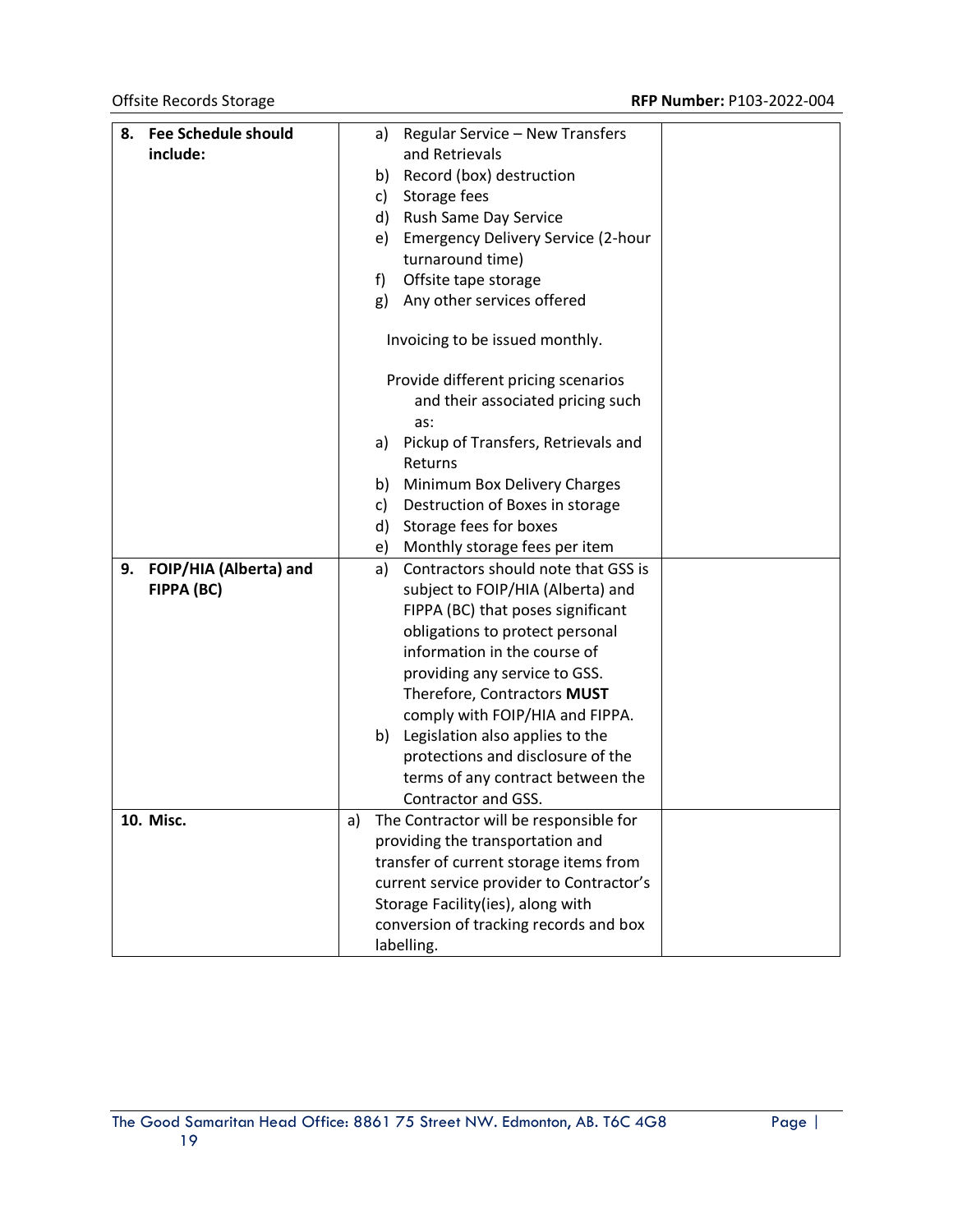## **SCHEDULE B- SCOPE OF WORK: OFFSITE TAPE RETRIEVAL / STORAGE / RETURN**

|    | <b>Section</b>           |              | <b>Description</b>                                                                                               | Compliance<br>(Yes or No) |
|----|--------------------------|--------------|------------------------------------------------------------------------------------------------------------------|---------------------------|
|    | 1. Access                | a)           | The Contractor will enable GSS to access the<br>secure tape library facility and management<br>system as needed. |                           |
|    |                          |              | b) GSS has 3 pick-up locations: 2 located in the                                                                 |                           |
|    |                          |              | Edmonton area and 1 located in Delta, BC.                                                                        |                           |
|    |                          |              | with their own tapes requiring separate                                                                          |                           |
|    |                          |              | storage, which includes separate containers,                                                                     |                           |
|    |                          |              | vaulting, authorization and access to the                                                                        |                           |
|    |                          |              | tape library facility and management system.                                                                     |                           |
| 2. | <b>Preferred Method</b>  | a)           | The preferred method for tape library                                                                            |                           |
|    |                          |              | management and media is vaulting.                                                                                |                           |
| 3. | <b>Storage Facility</b>  | a)           | The Contractor shall be capable of storing all                                                                   |                           |
|    |                          |              | data tapes in a single Storage Facility for                                                                      |                           |
|    |                          |              | each location.                                                                                                   |                           |
|    |                          |              | b) The Contractor shall be NAID AAA certified.                                                                   |                           |
|    |                          | $\mathsf{c}$ | The Contractor shall provide data tape                                                                           |                           |
|    |                          |              | storage in a safe, secure and temperature-                                                                       |                           |
|    |                          |              | controlled environment with an automatic                                                                         |                           |
|    |                          |              | fire suppression system other than liquid                                                                        |                           |
|    |                          |              | (fire detection only is not acceptable).                                                                         |                           |
|    |                          |              | d) The Contractor shall be able to provide                                                                       |                           |
|    |                          |              | adequate protection of storage items in the                                                                      |                           |
|    |                          |              | event of flooding, water damage, and any<br>other natural disasters like tornados.                               |                           |
| 4. | <b>Storage</b>           |              |                                                                                                                  |                           |
|    | Management,              |              | The Contractor shall be able to provide the                                                                      |                           |
|    | <b>Retrieval and</b>     |              | following services:                                                                                              |                           |
|    | <b>Delivery of Tapes</b> | a)           | Tape pull, re-filing of container and/or tape                                                                    |                           |
|    |                          |              | media library with requested tapes, tape                                                                         |                           |
|    |                          |              | searches in vendor's tape library                                                                                |                           |
|    |                          |              | management system.                                                                                               |                           |
|    |                          |              | b) Weekly scheduled delivery and pick-up of                                                                      |                           |
|    |                          |              | tapes to and from GSS address specified.                                                                         |                           |
|    |                          |              | Contractor shall be able to transport to                                                                         |                           |
|    |                          |              | multiple addresses if necessary.                                                                                 |                           |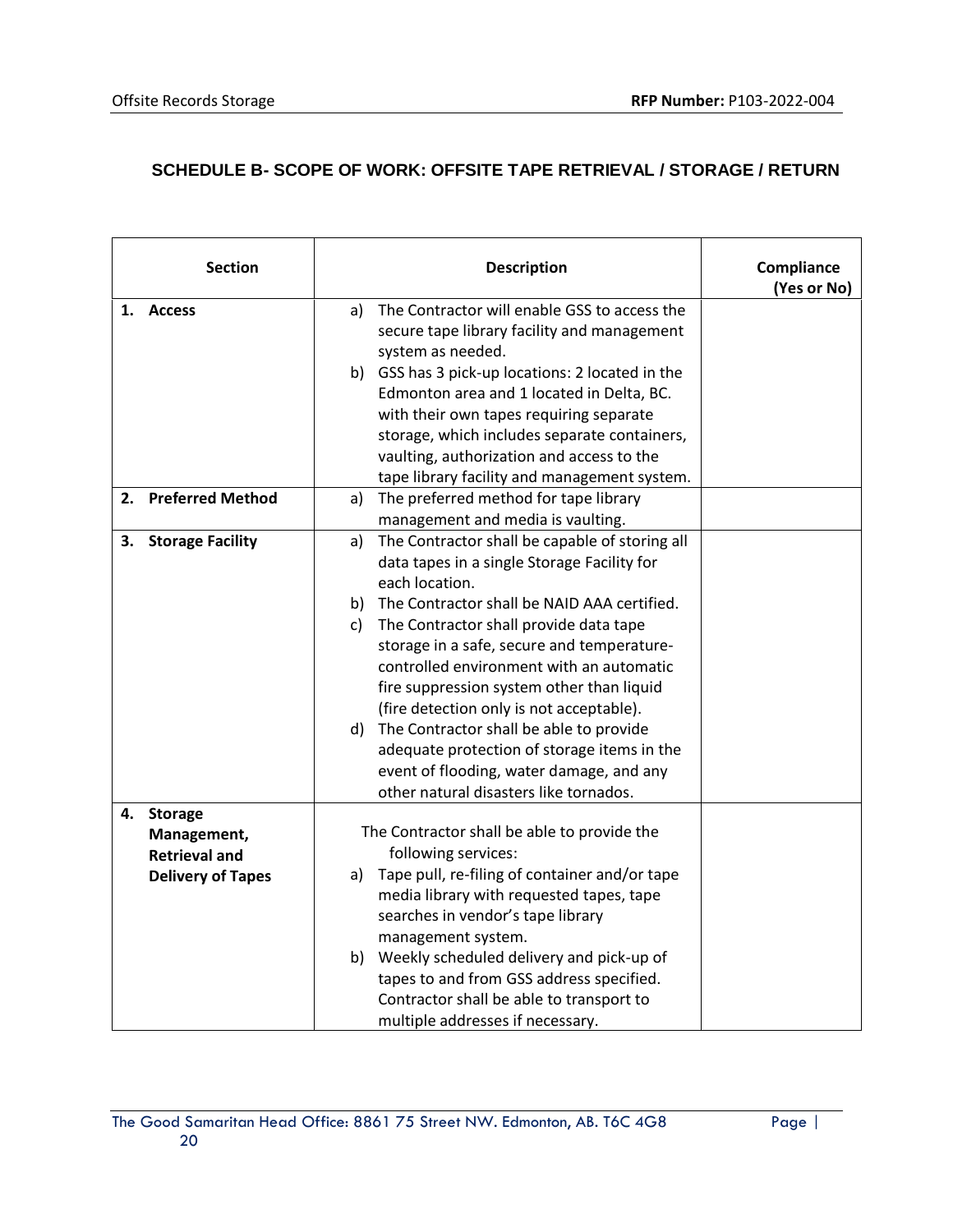|    |                             | C) | All confirmation of deliveries and pick-ups    |  |
|----|-----------------------------|----|------------------------------------------------|--|
|    |                             |    | shall be provided in a hard copy or electronic |  |
|    |                             |    | format.                                        |  |
|    |                             |    | d) Contractor shall track tape expiration and  |  |
|    |                             |    | provide expired tapes to GSS for destruction   |  |
|    |                             |    | or reuse.                                      |  |
|    |                             | e) | Tape pull, tape searches, and transport        |  |
|    |                             |    | services shall be available 24 hours and 7     |  |
|    |                             |    | days a week and completed within 3 hours       |  |
|    |                             |    | from the time GSS request for emergency        |  |
|    |                             |    | delivery (Critical Special Transport) and 24   |  |
|    |                             |    |                                                |  |
|    |                             |    | hours for standard delivery (Standard          |  |
|    |                             |    | Transport). Standard transport shall be        |  |
|    |                             |    | completed the next business day.               |  |
|    |                             | f  | Tape containers shall be secure throughout     |  |
|    |                             |    | the entire retrieval and transportation and    |  |
|    |                             |    | opened only by authorized Contractor or        |  |
|    |                             |    | GSS personnel.                                 |  |
|    |                             | g) | Tapes shall be transferred between GSS and     |  |
|    |                             |    | the Contractor's Storage Facility in secure    |  |
|    |                             |    | and safe containers.                           |  |
| 5. | <b>Destruction of Tapes</b> | a) | Contractor shall not destroy any GSS tapes.    |  |
| 6. | <b>Online (Website)</b>     | a) | Contractor shall provide an online tape        |  |
|    | <b>Service Request</b>      |    | storage management system with                 |  |
|    | Capability                  |    | capabilities for GSS to request service and    |  |
|    |                             |    | search inventory, service orders, supplies,    |  |
|    |                             |    | and invoices.                                  |  |
|    |                             |    | b) Contractor's online tape storage            |  |
|    |                             |    | management system shall be available 24/7      |  |
|    |                             |    | for multiple GSS users with individual login   |  |
|    |                             |    | credentials.                                   |  |
|    | 7. Local Service Request    | a) | Contractor shall be able to receive and        |  |
|    | Capability                  |    | process service requests by means of a local   |  |
|    |                             |    | or toll-free phone call, email for such        |  |
|    |                             |    | services as ordering services/supplies,        |  |
|    |                             |    | inventory research, and invoice inquiries.     |  |
| 8. | <b>Tape Transaction</b>     | a) | Paper/electronic confirmations shall be        |  |
|    | <b>Confirmation</b>         |    | provided for all tape transactions.            |  |
|    |                             |    | Confirmations shall include data/time stamp    |  |
|    |                             |    | of tape transportation, tape identification    |  |
|    |                             |    | number, two party digital signatures of        |  |
|    |                             |    | authorized personnel, and reconciliation and   |  |
|    |                             |    | verification of tapes within tape library      |  |
|    |                             |    | management system.                             |  |